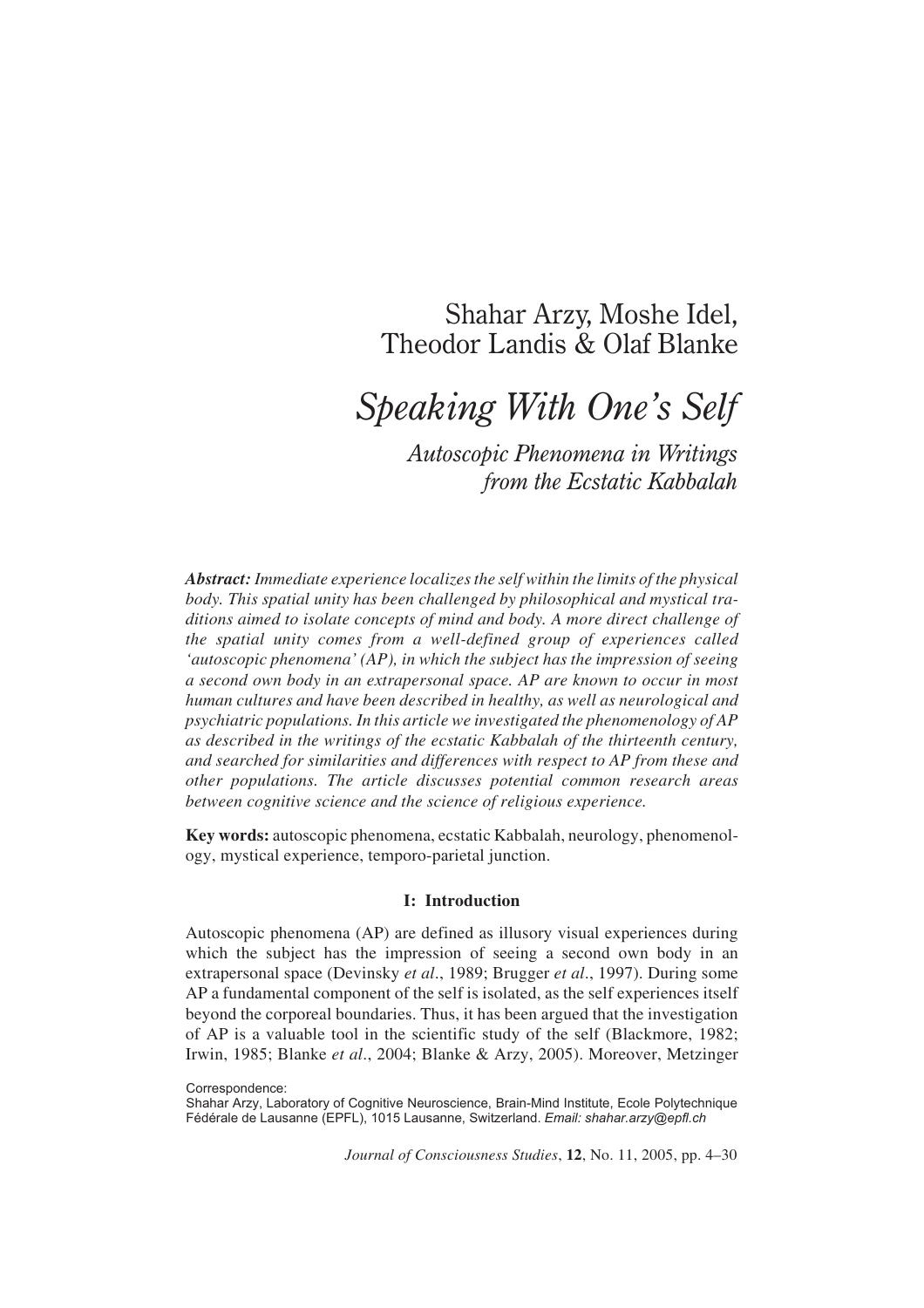(2005) suggests that philosophy and folk-psychology include AP in their definition and exploration of the self, as well as in the creation of theories concerning the interactions between body–soul and brain–mind (see also Rank, 1925; Sheils, 1978; Metzinger, 2003). However, AP are rarely discussed in the neuroscientific literature, though they have long fascinated writers and physicians (for review see: Dening & Berrios, 1994).

Another approach that may further our understanding of AP and self may be the detailed analysis of mystical experiences. The person's body and self have a prominent role in mysticism (Idel, 1990; Hollenback, 1996; Forman, 1998). For example, mystical experiences may be characterized by feelings of expanding one's body beyond its physical limits; feelings of forgetting one's own body; or sensing 'something' filling the body (Idel, 1988; 1990; Forman, 1998). In other instances, the self is perceived as semi-permeable, while others have reported a unity between self and object; splitting of the self; or experienced themselves in bizarre positions (Forman, 1998). Forman claims that mystical experience facilitates a direct approach in understanding such phenomena. These, in turn, may teach us relevant characteristics about the relations between mind and consciousness, found usually within complex mental activities and perceptions. Although Forman (1998) emphasizes the value of meditation techniques and *non-ecstatic* mysticism, others suggest the importance of *ecstatic* mysticism for a better understanding of consciousness (see Appendix A). Thus, Hollenback (1996) understands the term 'ex-tasis' as an 'out-of-body experiences', which include a variety of phenomena such as AP (see below), 'journey of the soul' (i.e. experience of leaving the body, paralysed or asleep, with paranormal experience of encountering 'heavenly entities') and unio-mystica. (i.e. experience of unification with the divine) (Idel, 1990).

The present paper will discuss one group of these phenomena, namely voluntarily induced AP in a mystical trend of the Jewish Kabbalah of the thirteenth century. These mystics induced AP by using a specific technique as described previously (Idel, 1988; 1989; 2001). It is hoped that our analysis will clarify the following points: First, deciding whether AP were involved in the ecstatic Kabbalah, and if so, which one. Second, to compare their AP with those experienced amongst contemporary healthy subjects, as well as brain damaged patients. Third, to further our understanding of AP and self models. Fourth, to shed light on the historical evolution in understanding 'self' (Metzinger, 2005). A final point concerns the scholarship of mysticism: the comprehension of different experiences of revelation with respect to known neurological phenomena may help in understanding mechanisms of religious experiences and vice versa.

#### **II: Autoscopic Phenomena**

Three distinct forms of autoscopic phenomena have been defined (see figure 1):

(1) Autoscopic hallucination (AH): the experience of seeing a 'double' of oneself in extrapersonal space viewed from the perspective of one's own physical body, i.e. in AH the subject feels his 'self' or centre of awareness within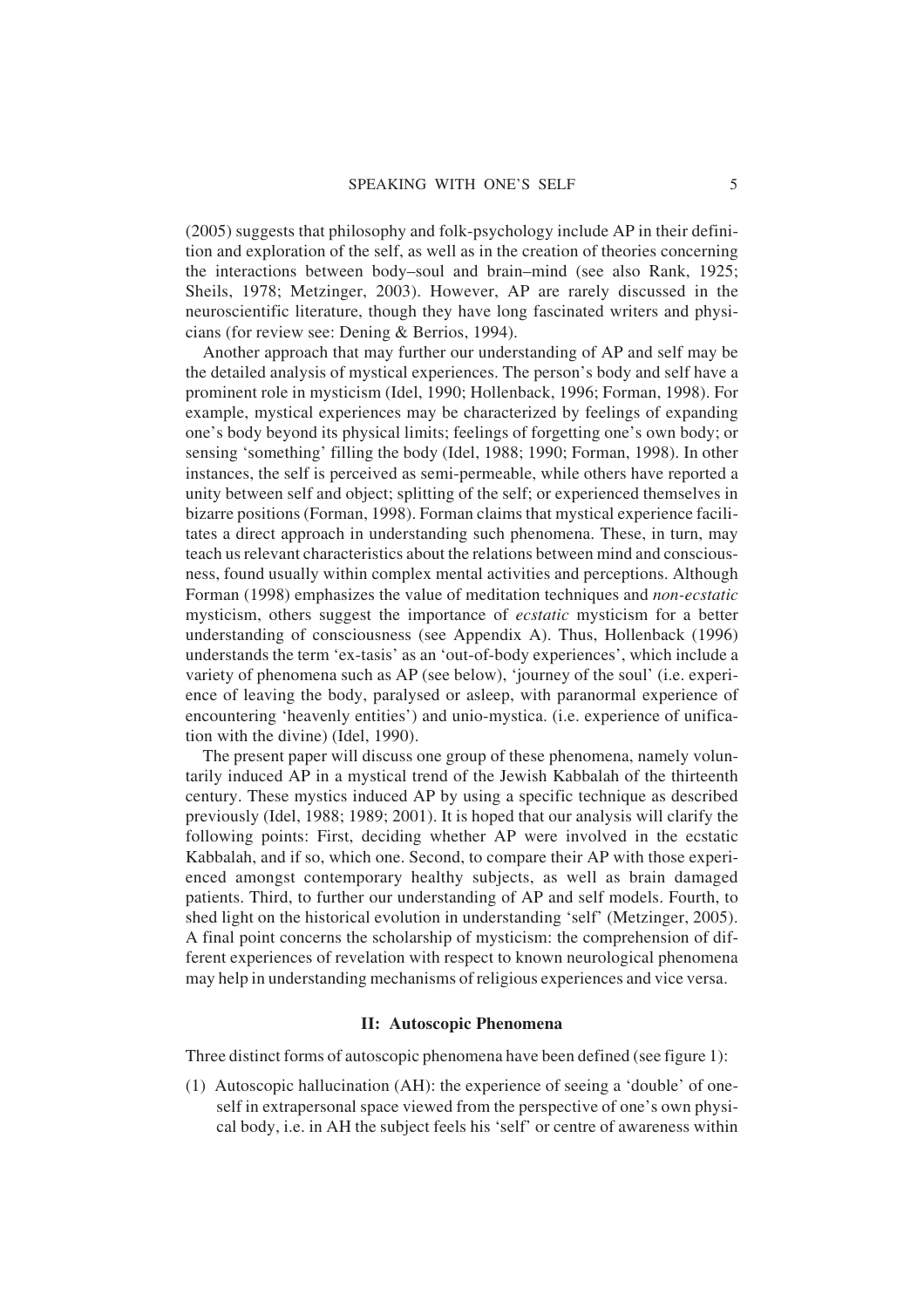

*Figure 1. Phenomenology of Autoscopic Phenomena (AP)*

*Figure 1a.* **Autoscopic hallucination:** experience of seeing one's body in extracoporeal space (as a double) without disembodiment (experiencing the self as localized outside one's physical body boundaries). The double (right figure) is seen from the habitual egocentric visuo-spatial perspective (left figure).

*Figure 1b***. Heautoscopy:** an intermediate form between AH and OBE; the subject experiences seeing his body and the world in an alternating or simultaneous fashion from an extracorporeal and his bodily visuo-spatial perspective; often it is difficult for the subject to decide whether the self is localized in the double or in one's own body.

*Figure 1c.* **OBE:** During an OBE the subject appears to 'see' himself (bottom figure) and the world from a location above his physical body (extracorporeal location and visuo-spatial perspective; top figure). The self is localized outside one's physical body (disembodiment).

> The directions of the subject's visuo-spatial perspective during the AP are indicated by the arrows (modified from Blanke, 2004a).

the physical body (Dening and Berrios, 1994; Brugger *et al*., 1997; Blanke *et al.*, 2004).<sup>1</sup>

- (2) Out-of-body experience (OBE): people are awake and feel their centre of awareness as located outside their physical body. The subjects 'see' their body and the world from an elevated extrapersonal location, resulted in perceptions which are organized consistently with this visuo-spatial perspective (Lukianowicz, 1958; Grüsser & Landis, 1991; Blanke *et al*., 2004).
- (3) Heautoscopy (HAS): an intermediate form between AH and OBE. During HAS subjects also see their double in extrapersonal space; although it may be difficult for the subjects to decide whether they are disembodied and whether the self is localized in the physical or the double's body. In addition, subjects may experience the world from two simultaneous or alternating visuo-spatial perspectives: the habitual physical visuo-spatial perspective and the extracorporeal one (Brugger *et al*., 1994; Blanke *et al*., 2004).

<sup>[1]</sup> Dening & Berrios distinguished between AH and OBE as did Devinsky *et al.* (1989); Older authors like Menninger-Lerchenthal (1935) and Hécaen & Ajuriaguerra (1952) only distinguished between AH and HAS.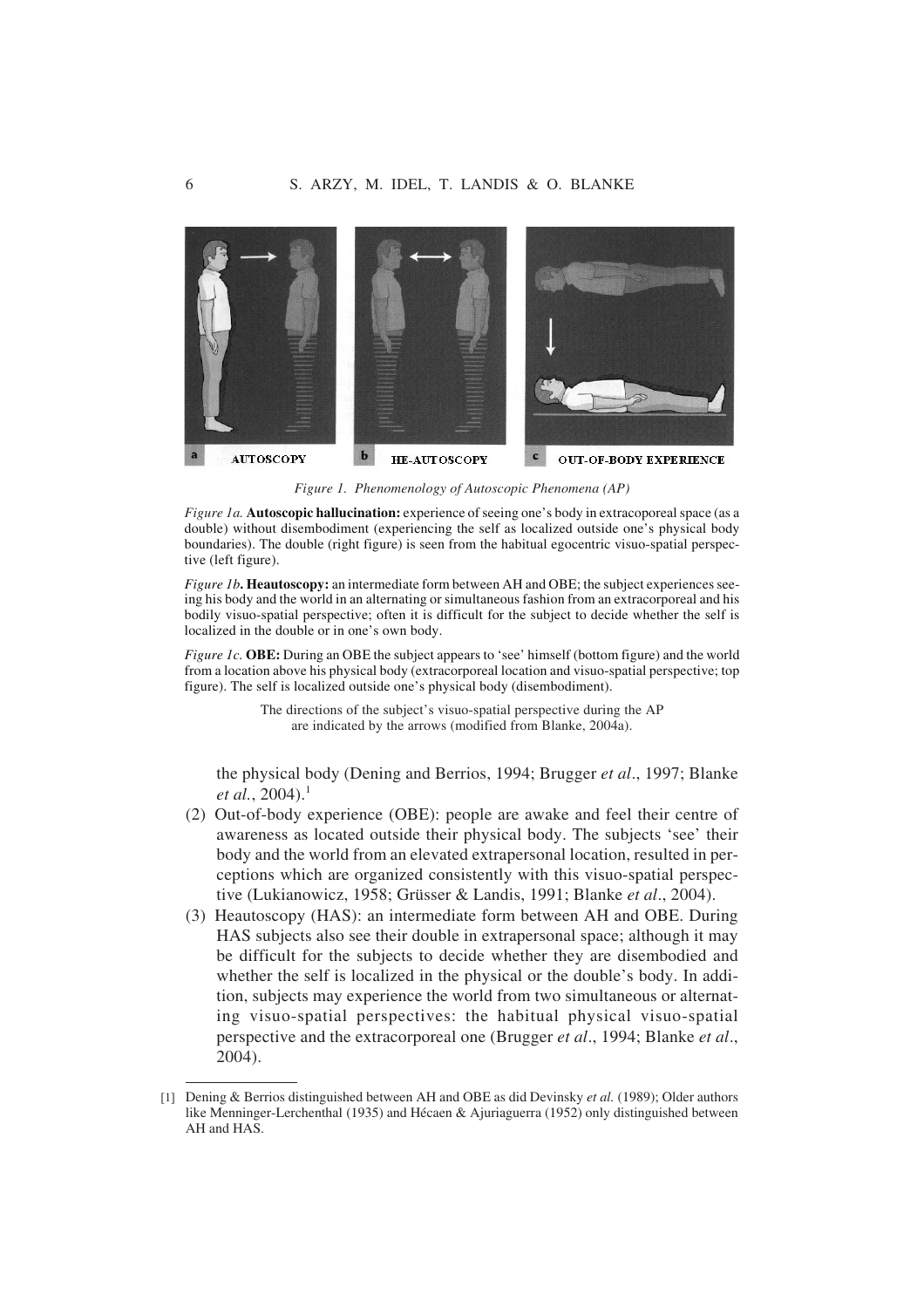AP are mainly described visually (leading probably to their name), though not limited to visual manifestations. In fact, there are several associated non-visual sensations mostly vestibular sensations, such as floating, elevation, lightness, tilting or vertigo (Hécaen & Ajuriaguerra, 1952; Grüsser & Landis, 1991; Blanke *et al*., 2004); body schema disturbances; and visual body part illusions, such as the illusion of shortening, transformation or movement of an extremity (Menninger-Lerchenthal, 1935; Hécaen & Ajuriaguerra, 1952; Frederiks, 1969; Devinsky *et al*., 1989; Brugger *et al*., 1997). In addition to these sensory manifestations, AP are also associated with various emotions. Fear was reported most often, but also feelings of joy and elation. Some subjects considered the experience as neutral, yet intriguing and surprising (Devinsky *et al*., 1989; Brugger *et al.*, 1994; Blanke *et al*., 2004).

AP are associated with a wide range of neurological diseases: epilepsy, migraine, neoplasm, infarction, and infection (Grüsser & Landis, 1991; Dening & Berrios, 1994). Recent neurologic reports support the role of multisensory integration deficits of body-related information and vestibular dysfunctions in AP at the temporo-parietal junction (Blanke *et al*., 2004; see also Blanke & Arzy, 2005), but other brain regions have been also implicated (Menninger-Lerchenthal, 1935; Hécaen & Ajuriaguerra, 1952; Devinsky *et al*., 1989; Grüsser & Landis, 1991; Dening & Berrios, 1994; Brugger *et al*., 1997)

Although AP were most often related to clinical situations, they have been found in 10% of the general population, occurring once or twice in a lifetime (Blackmore, 1982). AP are thus quite frequent experiences. Yet, their rarity in a lifetime, and their appearance mostly outside a clinical setting contribute to their lack of scientific examination within behavioral neurology and cognitive neuroscience. Nevertheless, AP (in the normal population) have been illustrated in many cultures (Blackmore, 1982). Yet, there are also some differences, which may be due to alternative approaches to the definition of body-boundaries that have been developed in different cultures. Eastern cultures generally have wider body borders and may include subjects and objects from extrapersonal space, while western cultures rather restrained the borders of the self and tied the self to the body borders (Kleinman, 1988). The ecstatic Kabbalists mediate between these two cultures in their emphasis on inducing AP, as well as in their influence on western mysticism and on its historical, cultural and intellectual consequences (Wirszubski, 1969; Scholem, 1969; Eco, 1989; Idel, 1989). In the following the ecstatic Kabbalists and their approach to AP will be presented. This will be followed by a detailed phenomenological analysis and discussion of the similarities and differences of their experiences with respect to AP in healthy and neurological subjects.

# **III: The Ecstatic Kabbalah and its Technique**

Abraham Abulafia was a thirteenth-century mystic who mainly lived in southwestern Europe (see box 1). His mystical method focused on the nature of the human being and ways to reach states of prophetic-like ecstasy. The method was based on specific techniques, experiences and perceptions, unlike most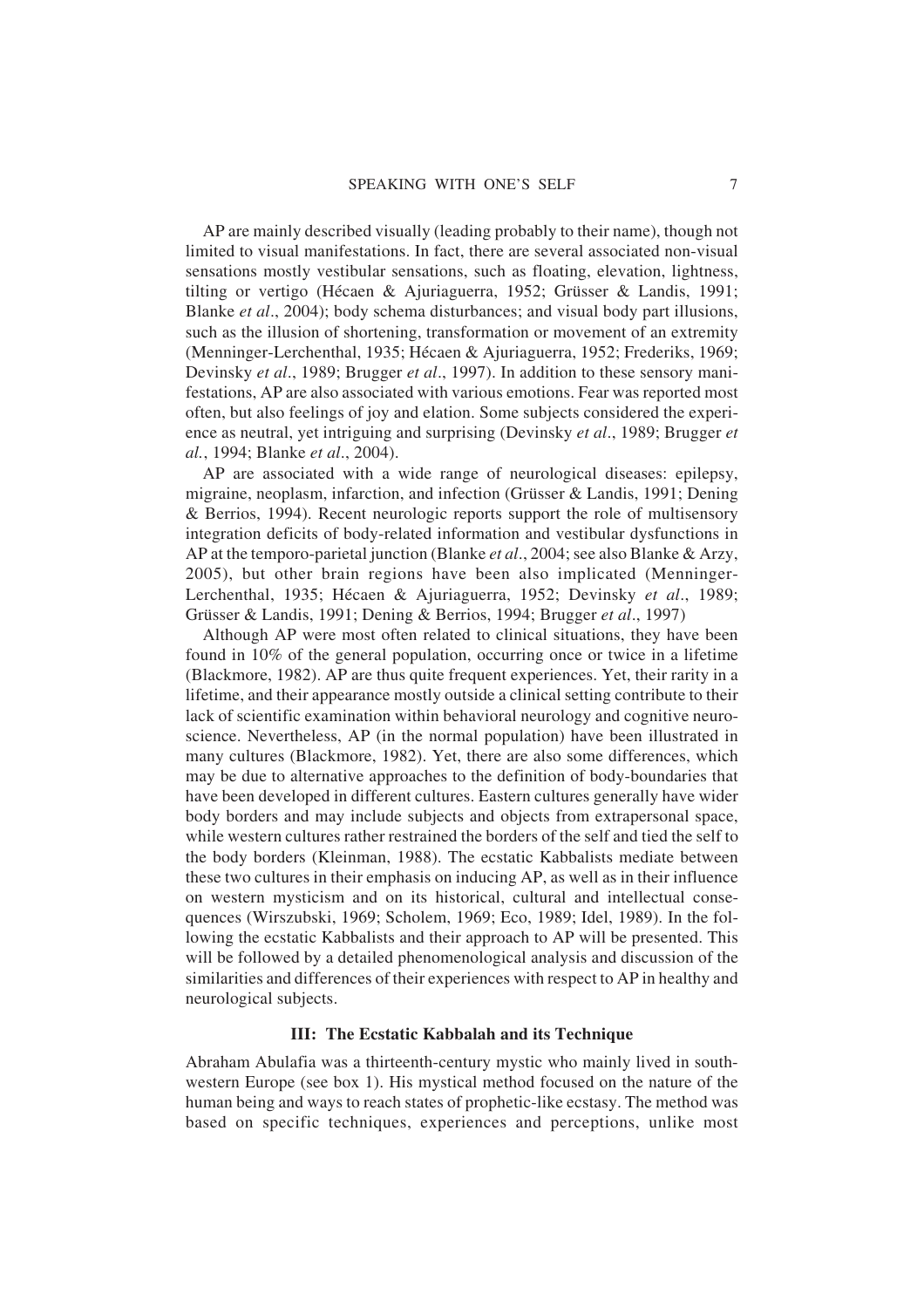#### **Box 1: Abraham Abulafia**

Born in Saragossa, Spain, in 1240, Abulafia's life was characterized by ceaseless wandering. His first journey was to Israel when he was 20 years old. On his return he determined to go to Rome, but stopped short in Capua, where he devoted himself with passionate zeal to the study of philosophy and the 'Guide for the perplexed' by Maimonides, under the tutelage of the well-known philosopher and physician Hillel ben-Samuel of Verona. With an eagerness to teach others, he wrote extensively on Kabbalistic, philosophical, and linguistic subjects, succeeding in surrounding himself with numerous students, to whom he imparted much of his enthusiasm. At the age of thirty-one he returned to Barcelona, where he immersed himself in the study of the book 'Yetzirah' [Creation] and its numerous commentaries. This book explains the creation of the world and man as based on letter combinations. The book, and particularly the commentary and method of the German mystic Eleazar of Worms, exercised a deep influence upon Abulafia, and greatly increased his mystical tendencies. Letters of the alphabet, numerals, vowel-points, all became symbols of existence to him. Their combinations and permutations possessed for him an illuminating power most effective in ameliorating his degree of perception and his ability to explore the riddles of mind, the problems of human life, and the purpose of the perceptions.

Abulafia soon left Spain again, and in 1279 wrote in Patras, Greece, the first of his prophetic books, *Sefer ha-Yashar* (The Book of the Righteous). Then, in 1280, he went to Rome to meet Pope Nicholas III. The Pope, then in Suriano, issued orders to burn the fanatic as soon as he reached town. The very night Abulafia arrived to Suriano, the Pope suddenly died. Returning to Rome, Abulafia was thrown into prison by the Minorites, but was released after four weeks detention. He was next heard of in Sicily, where he appeared as a prophet. The local Jewish congregation in Palermo addressed this issue to Shlomo ben-Aderet, who subsequently wrote a letter against Abulafia. Abulafia had to take up the pilgrim's staff anew, and under distressing conditions compiled his *Sefer ha-Ot* (The Book of the Sign) on the little island of Comino, near Malta, 1285–88. In 1291 he wrote his last work, *Imre Shefer* (Words of Beauty). Since then, all traces of him are lost (Adopted from Idel, 1988; 1989; Kohler *et al*., 2002).

Kabbalah mystics — the Theurgic Kabbalists — who endeavoured to describe the structure of the divine and the processes running in them (Idel, 1988; Pines, 1988; Idel, 1990). Abulafia envisioned his prophetic-ecstatic Kabbalah as more advanced than previous forms, since it dealt mainly with linguistic matters. Thus, Abulafia invented a special technique using the basic stones of the 22 Hebraic letters and their combinations (Pines, 1988). The main 'propheticecstatic' experience was characterized by the visual appearance of a human form. This form had the appearance of the mystic himself (the double or *Doppelgänger*), talked to the mystic,<sup>2</sup> and is similar to AP that we described above. In their writings, Abulafia and his followers detailed their methods and techniques, and described their visual and other sensory sensations during ecstasy in quite a detailed fashion.

<sup>[2]</sup> This linkage of linguistics and human form is derived from the second to sixth century 'Book of Creation' and from the idea that a demiurgic power is hidden in the speech and the letters (Scholem, 1971).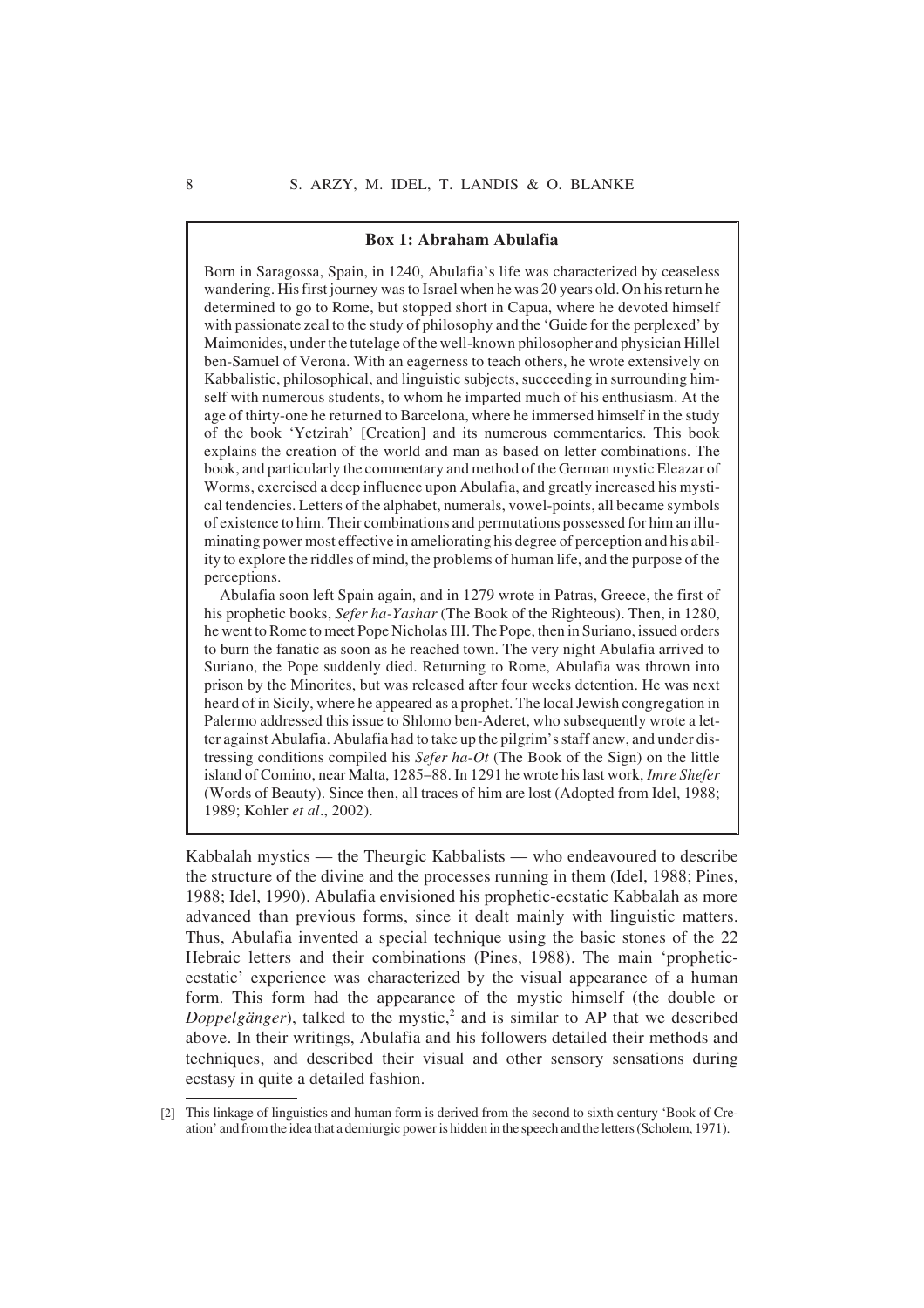The ecstatic Kabbalists referred to the feeling of an 'autoscopic' body as a higher mystical achievement. Such a connection, between mysticism and bodily sensation, was known from ancient times. Thus, one of the texts of Hellenistic magic, 'Mitrash Liturgy', contains a passage that speaks of man's 'perfected body' (Dietrich, 1923). In the Gnosis, there are also meetings between man and a primal celestial image, the *Doppelgänger*. According to *the song of the pearl* and *the song of the soul* this is one of the highest forms of self-knowledge (Reitzenstein, 1927; Meirovitch, 1972; Scholem, 1991), and comparable to eastern methods of Yoga or Tantric meditation,<sup>3</sup> Iranian Zoroastrianism and oriental-Greek Hesychasm<sup>4</sup> (Pangborn, 1983; Idel, 1988; Couliano, 1991). Yet, whereas in these other traditions the eventual goal is the achievement of maximal concentration by repeating a simple formula, Abulafia suggested a method that is based on a stimulus that continuously changed (Idel, 1988). His intention is not to relax the consciousness by meditation,<sup>5</sup> but to purify it via a high level of concentration which required doing many actions at the same time. For this, he used letters. He proposed to take two 'Names' that may contain up to 72 letters each, and pair them, resulting in as 5000 variations of combinations (Fig. 2a). To each letter, he added one of five possible vowels, created up to 25,000 combinations. This may be related to absorption, which Irwin (1985) has described as an important factor in OBEs. An individual in a state of absorption is in a 'heightened sense of the reality of the object of attention, even when the object is imaginal' (p. 280). To this basis Abulafia suggested adding physiological manoeuvres and mental imagery, similar to those utilized in modern experiments in cognitive science which use such techniques to induce similar conditions (Fig. 2b) (Palmer, 1978; Pylyshyn, 1979; Zacks *et al*., 1999; Blanke *et al*., 2005; see discussion).

Abulafia's method includes three steps (Idel, 1988). The first step, preparation: the mystic writes out different letter combinations (Fig.2a). The second step, physiological manoeuvres: the mystic chants the letters in conjunction with specific respiratory patterns, as well as head positioning. The third step, mental imagery of letters and human forms: the mystic imagines a human form, and himself without a body. Then the mystic 'draws' the letters mentally, projects them onto the 'screen' of the 'imaginative faculty', i.e. he mentally imagines the patterns of figure 2a. He then rotates the letters and turns them, as Abulafia describes in *Imrei Shefer*:

<sup>[3]</sup> There is an important similarity between Abulafia's technique and Tantric Sadhana practices. Both include mental rotation of letters and words, their recitation, and visualization of oneself as facing another similar image (see Gyatso, 1996). Mutual influence between eastern traditions such as Indian Tantra or Shamanism and western mystical techniques such as the one discussed here are also plausible (see for example Idel, 2005), and this influence requires further investigation.

<sup>[4]</sup> In all of the rich magical papyri material there are very few Greek instructions on how to attain this 'self-vision', which we would expect, following Socrates' advice that in order to 'know thyself!' one should 'see thyself!' (Scholem, 1991). Using Abulafia's method, the mystic might follow this Socratic order when inducing AP during meditation.

<sup>[5]</sup> As it is suggested by Bowers & Glasner (1958); in the same notion, it is hard to accept Abulafia's method as self-hypnosis. In hypnosis, the subject is required to lower his mental and physical activity, the opposite of Abulafia's requirements.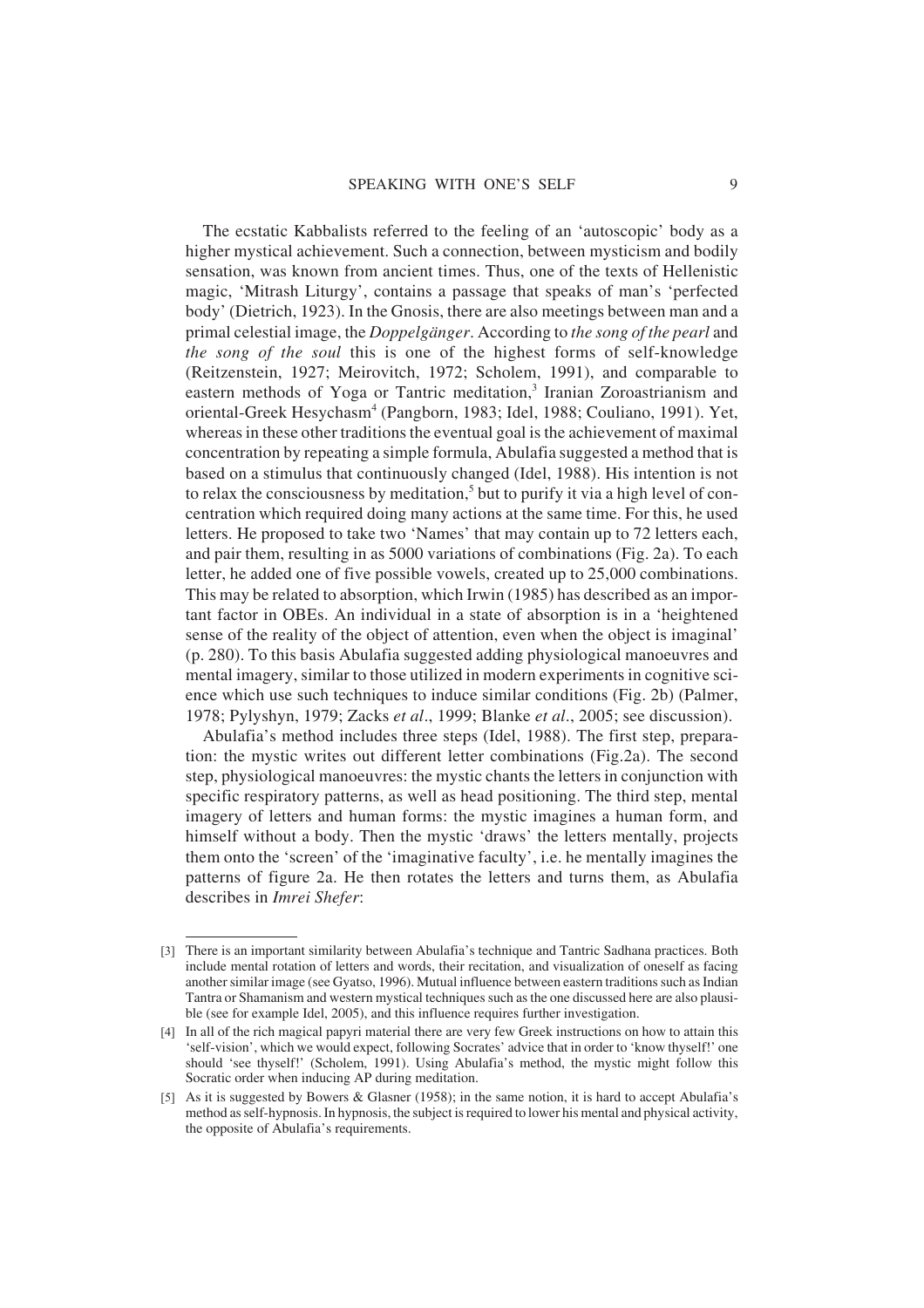

*Figure 2. Letters tasks*

*Figure 2a.* **Abulafia's letter combinations task:** Combinations of pairs of letters and vowels  $(X = A; Y = y)$  before and after transformations. The signs underneath and above the letters are the vowels, which indicate different expression of each pair. See Idel (1988) for further details.

*Figure 2b.* **Temporary letter transformations task:** the four different stimuli as used in the letter transformations task of Blanke *et al*. (2005), designed to distinguish self mental-rotation from external mental-rotation.

And they [the letters], with their forms, are called the Clear Mirror, for all the forms having brightness and strong radiance are included in them. And one who gazes at them in their forms will discover their secrets and speak of them, and they will speak to him. And they are like an image in which a man sees all his forms standing in front of him, and then he will be able to see all the general and specific things (Ms. Paris BN 777, fol. 49).

During the final step of mental imagery, the mystic passes a succession of four experiences. The first is an experience of body-photism or illumination, in which light not only surrounds the body but also diffuses into it, giving impression that the body and its organs have become light.<sup>6</sup> As the ecstatic Kabbalist continues to practise, combining letters and performing physiological manoeuvres, the

<sup>[6]</sup> The connection between light and body was described in a school in Greece around the same time. In the history of Simon the theologian of the eleventh century the experience is described as coming into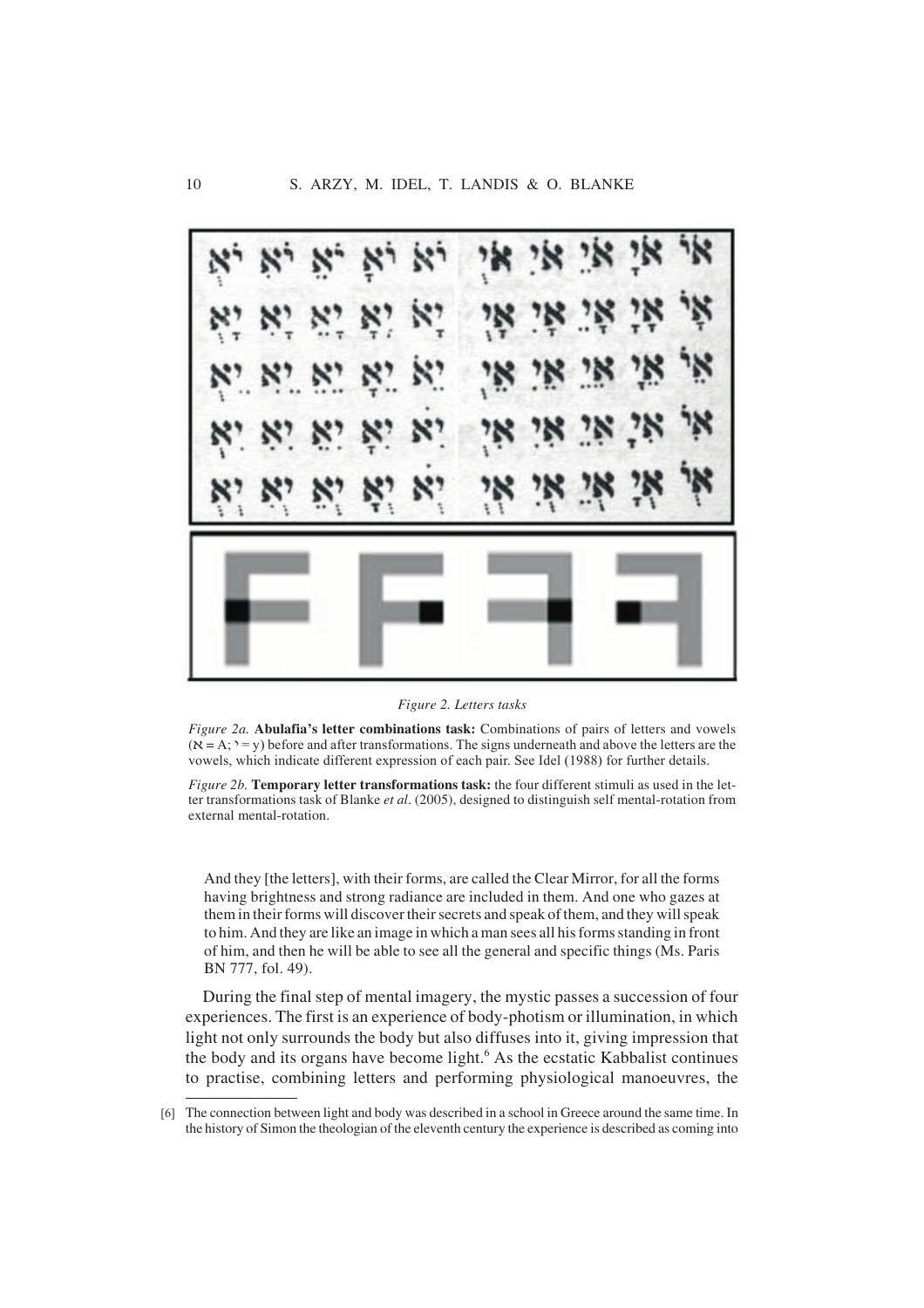result is the second experience: weakening of the body, in an 'absorptive' manner as described above.<sup>7</sup> Subsequently, the mystic may feel an enhancement of his thoughts and imaginative capacity (as described in *Sha'arei Tzedeq*). This is the third experience. The fourth experience is characterized mainly by fear and trembling.8 Abulafia emphasizes that trembling is a basic and necessary step to obtain prophecy (*Sitrei Torah*, Paris Ms. 774, fol. 158a). In another place he writes: 'all your body will begin to tremble, and your limbs begin to shake, and you will fear a tremendous fear […] and the body will tremble, like the rider who races the horse, who is glad and joyful, while the horse trembles beneath him' (*Otzar Eden Ganuz*, Oxford Ms. 1580, fols. 163b-164a; see also *Hayei Haolam Haba*, Oxford 1582, fol. 12a). For Abulafia the fear is followed by an experience of pleasure and delight. This feeling is a result of sensing another 'spirit' within his body, as he describes in *Otzar Eden Ganuz*: 'And you shall feel another spirit awakening within yourself and strengthening you and passing over your entire body and giving you pleasure' (Oxford Ms. 1580 fols. 163b-164a). Yet, a feeling of happiness is rare in descriptions given by Abulafia's followers. As one of his students writes (in *Sha'arei Tzedeq)*: 'enormous trembling seized me, and I couldn't gather strength, and my hairs stood up' (Jerusalem Ms., 148 8° fols. 64b-65a). Only after passing these successive experiences does the mystic reach his goal: the vision of a human form, which is closely linked to his own physical appearance (see below) and generally experienced as standing in front of the mystic. The experience is increased when the mystic experiences his autoscopic form (or 'double') as speaking: the double begins to talk to the mystic, teaching him the unknown and revealing the future.

# **IV: Neurophenomenology**

In this section we will describe autoscopic experience of seven ecstatic Kabbalists.<sup>9</sup> Using 'technical' mysticism, their writings are instructive, leading the performer through the sensations they experienced. Rarely, they express their experiences as first person descriptions.<sup>10</sup> However, the similarity between the instructional directives and the first person descriptions suggest that the instructions were probably based on first person experience.

the body (Hausherr, 1929); There were some attempts to explain these experiences, however without established rational fashion (Zimmer, 1960; Deikmann, 1962). For a general review of the light in mysticism see Eliade (1969).

<sup>[7]</sup> Other mystics 'weakened' themselves or their bodies by other methods. For instance, the author of the book *Sha'arei Tzedeq* avoided sleeping for two nights, similar to descriptions of people who had AP after great efforts, like marathon running (Metzinger, 2005) or 12 hour-long work as a waitress (Green, 1968).

<sup>[8]</sup> These feelings are described prior to OBEs (Green, 1968; Blackmore, 1982; Irwin, 1985; Blanke *et al*., 2004).

<sup>[9]</sup> The descriptions are based on the work of Idel (2001; 2002).

<sup>[10]</sup> We assume that they followed Abulafia, whose interest was to present his strictly designed technique, rather than experiences. This is different from the experiences described in James' *Varieties*(1985).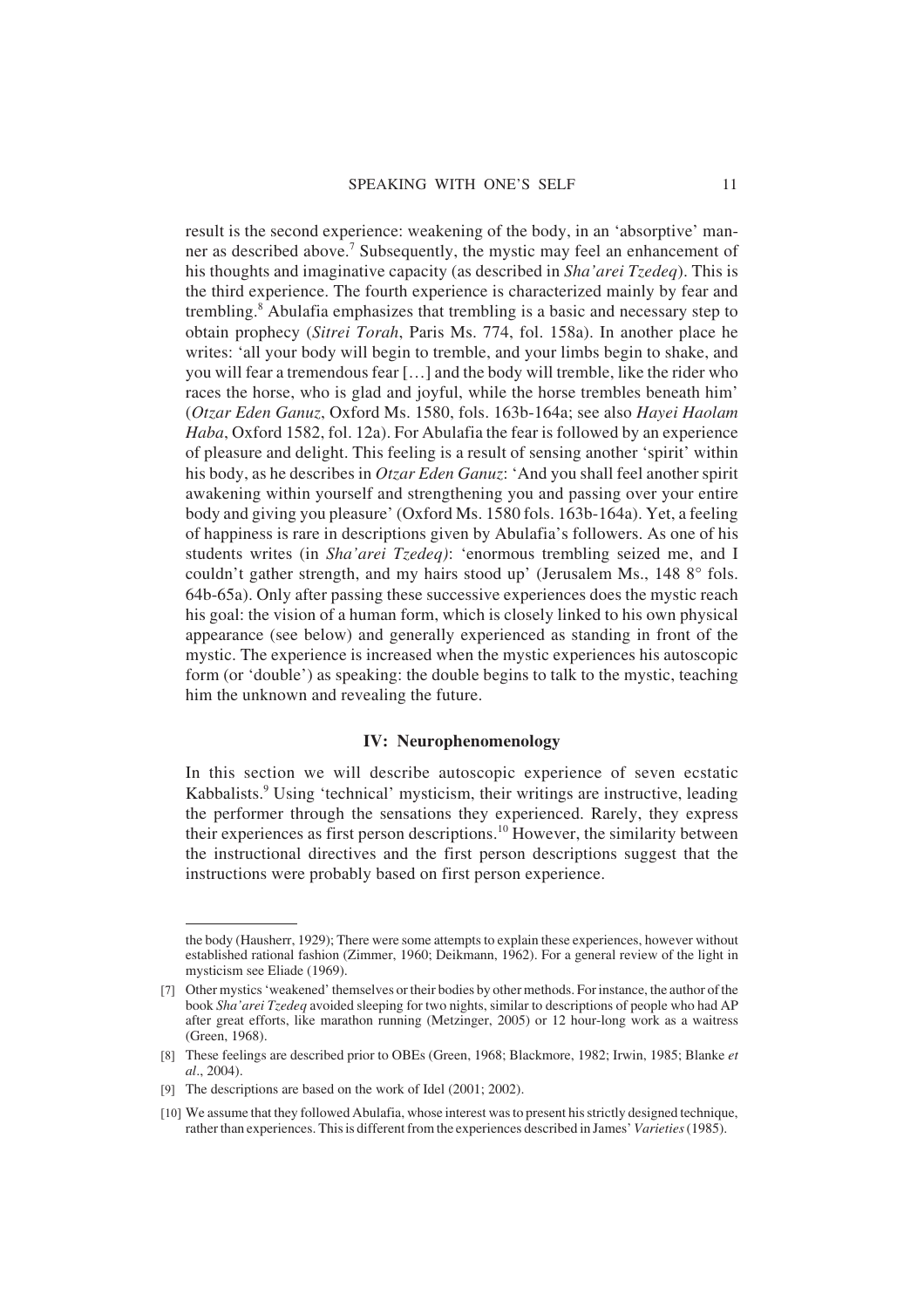# *Mystic 1 (M1) – Abraham Abulafia (HAS)*

Abraham Abulafia describes the experience of seeing a human 'form' many times in his writings (for detailed quotes and references see Idel 1988; 1989; 2001). However, initially it is not clear who this 'form' is. As the dialogue between the mystic and the 'form' proceeds, the reader understands that the 'form' is the image of the mystic himself. Addressing his students and followers in *Sefer Hakheshek*, Abulafia further elaborates the scenario (New York Ms. JTS 1801, fol. 9a; British Library Ms. 749, fols. 12a-12b):

… and sit as though a man is standing before you and waiting for you to speak with him; and he is ready to answer you concerning whatever you may ask him, and you say 'speak' and he answers […] and begin then to pronounce [the name] and recite first 'the head of the head' [i.e. the first combination of letters], drawing out the breath and at great ease; and afterwards go back as if the one standing opposite you is answering you; and you yourself answer, changing your voice …

Apparently, by utilizing the letters of 'the Name' with specific breath techniques, a human form should appear. Only in the last sentence Abulafia suggests that this form is 'yourself'. Yet he explicitly put it, as he has also explained in another book, *Sefer Hayei Haolam Haba*: 'And consider his reply, answering as though you yourself had answered yourself' (Oxford Ms. 1582, fol. 56b).

Most of Abulafia's descriptions are written in a similar fashion. Yet, in *Sefer Haoth* Abulafia describes a similar episode, but from an explicit self-perspective. Upon a first reading it appears to be the form of another man:

I saw a man coming from the west with a great army, the number of the warriors of his camp being twenty-two thousand men [...] And when I saw his face in the sight, I was astonished, and my heart trembled within me, and I left my place and I longed for it to call upon the name of God to help me, but that thing evaded my spirit. And when the man has seen my great fear and my strong awe, he opened his mouth and he spoke, and he opened my mouth to speak, and I answered him according to his words, and in my words I became another man (pp. 81–2).

With respect to this passage, Idel (1988, pp. 95–100) suggests that 'the man' is Abulafia himself because he is 'seen' as having 'a letter inscribed in blood and ink […] like a shape of a staff separating between them, and it was a very hidden letter'. On the same page Abulafia continues that this 'letter' is the very sign of himself, and that 'I looked [at him], and I saw there [in my heart] my likeness and image moving in two paths'. $\frac{11}{11}$ 

Regarding the different subtypes of AP, we suggest that Abulafia experienced HAS. We base this classification on the presence of several HAS components in his reports such as the presence of a strong affinity between Abulafia and the double, the sharing of the double's self-location, and explicit reduplication of the self, in particular auditory reduplification. As exemplified in the first quote from *Sefer Hakheshek*, Abulafia describes the AP: 'go back as if the one standing opposite you is answering you; and you yourself answer, changing your voice'.

<sup>[11]</sup> With respect to the army of 22,000 men, this might refer to the 22 Hebrew alphabet letters, the 'tools' Abulafia uses in his technique.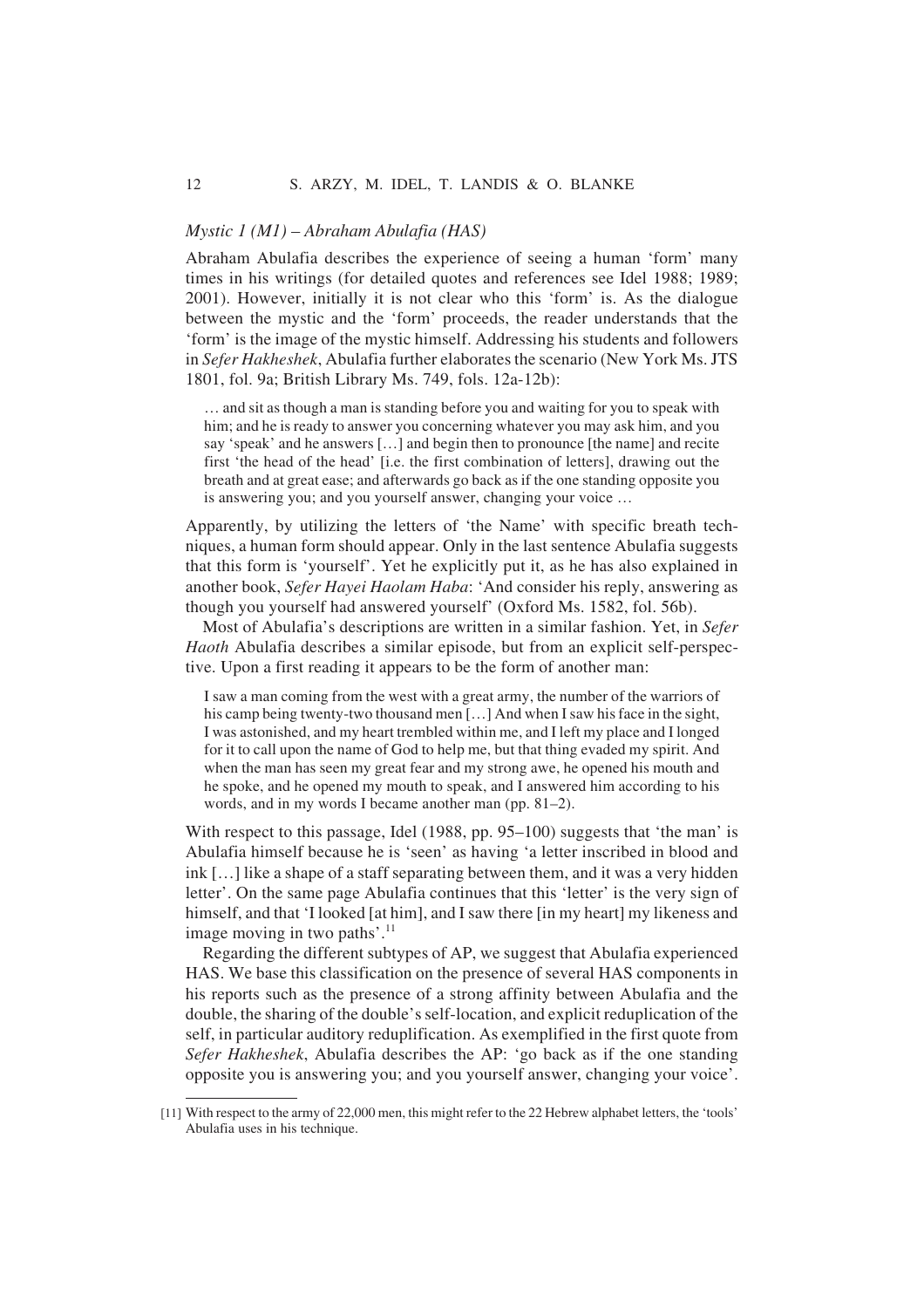This is HAS, as Abulafia experienced his self to be localized at two positions at the same time, in his physical and the double's body. In addition to visualisation, Abulafia also describes speaking of the 'double' and an auditory dialogue between the physical and the autoscopic body (sharing of words and thoughts between subject and double). Interestingly, HAS was described as seeing of an identical image which is taken as another person, accompanied by a dialogue between self and double (Steffens & Grube, 2001). Absorption is the core of Abulafia's technique as he instructs the practitioner: 'and the one who draws them [the letters] should think as they are speaking with him like a man to his friend and as they are themselves men with speech ability' (Ms. New-York JTS 1801, fol. 8a). Finally, Abulafia describes the double in a standing position, and elaborates on the antecedent feelings of fear and trembling, which subsequently turn to delight.

# *Mystic 2 (M2) – Nathan ben Sa`adyah Har'ar (HAS)*

An explicit description of AP is also found in the words of Abulafia's student, Nathan ben Sa'adyah Har'ar. In *Shushan Sodot* (Oxford Ms. 1655, fol. 69b) he is quoted: 'Know that the perfection of the secret of prophecy for the prophet is that he should suddenly see the "form" of himself standing before him'. He states further that 'one will then forget one's own self, which will then disappear from the subject. And the person will see the form of his self in front of him speaking with him and telling him the future'. Har'ar describes an experience of seeing a double, accompanied by depersonalization [disappearance of the subject] (Brugger *et al.*, 1997). As depersonalization is more commonly associated with HAS than with AH and because there is no mention of disembodiment or change in visuo-spatial perspective, we classify this scenario as HAS. In addition, Nathan heard the double speaking to him. With respect to position, the double was in a standing position, as the mystic's body. Further references can be found in Nathan's book *Sha'arei Tzedeq*. When he began practising Abulafia's method, Nathan has not yet succeeded in inducing AP despite his efforts:

And, with the combinations method and isolation it happened to me; what happened with the light I saw going on with me as I mentioned in *Sha'arei Tzedeq*. However, seeing a figure of myself standing before me, this I didn't arrive to do and couldn't on that (Oxford Ms. 1655, fol. 69b).

This description has special importance in that it testifies to the reliability of the present phenomenology. In addition, while inducing AP, Har'ar encountered different features of the phenomena, which are sometimes ignored due to the predominant emphasis on the form's appearance. As previously noted, by fasting and sleep deprivation, thought acceleration occurred, causing him the feeling that his forehead 'is going to be broken'. He also describes absorption: 'and all of these letters, one should move them in a fast movement which warms up the thought and increases eagerness and happiness' (Jerusalem Ms.  $1488^\circ$ , fol. 73a).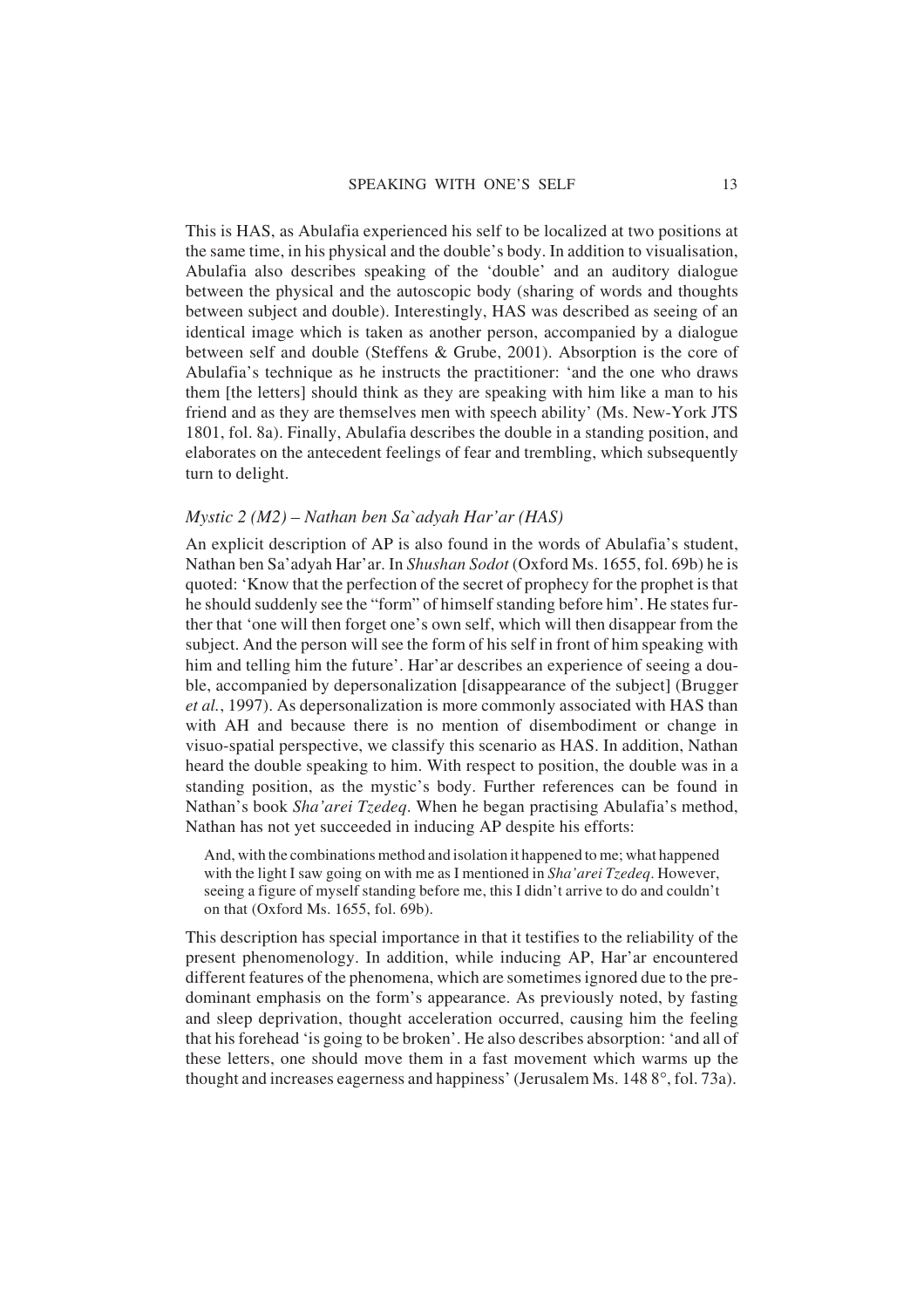He describes physical and emotional experiences: 'enormous trembling seized me, and I couldn't gather strength, and my hairs stood up<sup>'12</sup> (Jerusalem Ms., 148 8°, fols. 64b-65a), and the experience of body-photism:

in the third night [of practising the technique] after midnight, I nodded off a little, quill in hand and paper on my knees. Then I noticed that the candle was about to go out. I rose to put it right, as oftentimes happens to a person awake. Then I saw that the light continued, I was greatly astonished, as though, after close examination, I saw that it issues from myself. I said: I do not believe it. I walked to and fro all through the house and, behold, the light is with me; I lay on a couch and covered myself up, and behold, the light is with me all the while (Jerusalem Ms. 148 8°, fols. 63b-64a).

This scenic illumination occurred between waking and sleeping (hypnagogic), which has been described as classical situation in AP (Dening & Berrios, 1994). Further, the mystic was sitting and suddenly it happened. Finally, regarding auditory sensations (in the epoch of writing *Sha'arei Tzedeq*) Har'ar was not able to hear the double. Nevertheless, he heard a voice that emerged involuntarily from his own throat: 'Behold, like the speech which emerges from my heart and comes to my lips, forcing them to move; and I said that perchance, God Forbid, it is a spirit of folly which has entered me, and I perceived it speaking [matters of] wisdom. I said that this is certainly the spirit of wisdom' (Jerusalem Ms.  $148\,8^\circ$ , fol.  $65a$ ).<sup>13</sup> As this is not speech of the 'double' as described by Abulafia, we do not classify it as such, nor as 'hearing of a presence' (HP) (see discussion) since in the latter the subject generally hears someone else speaking behind him, whereas Har'ar heard someone speaking within his body. A similar report is supplied by Brugger *et al*.'s subject 1 whose AP occurred while climbing in a high altitude: 'I heard someone speaking French. The voice seemed to emanate from within my own body, and I heard myself responding. It was in French too — amazing, if you consider that I do not speak French at all...' (Brugger *et al*., 1999). Therefore, this may be a variant of the double's speech in addition to the direct speech and the HP mentioned above (see discussion).

# *Mystic 3 (M3) – Yitzhak Hacohen (HAS)*

Another important ecstatic mystic is Yitzhak Hacohen. Though not a contemporary of Abulafia, Hacohen was an earlier mystic who had a similar approach, and might have influenced the Abulafia school. He also witnesses AP as part of the ecstatic process (Idel, 1988, p. 73; Scholem, 1934; ibn-Gabai, *Avodat Hakodesh*):

All agree they possess the form of a body, similar to [that of] a human being, and very awesome. And the prophet sees all sorts of his powers becoming weaker and changing from form to form, until his powers cast of all forms and are embodied

<sup>[12]</sup> 'My hairs stood up' — in Hebrew, a common expression for intense fear (cf. the English phrase 'My hair stood on end').

<sup>[13]</sup> The tradition that the prophet expresses in his voice divine words originates in the midrash (see Heschel, 1962, pp. 267–8) and expressed by Azriel of Gerona and Haim Vital (Idel, 1988, pp. 67–8).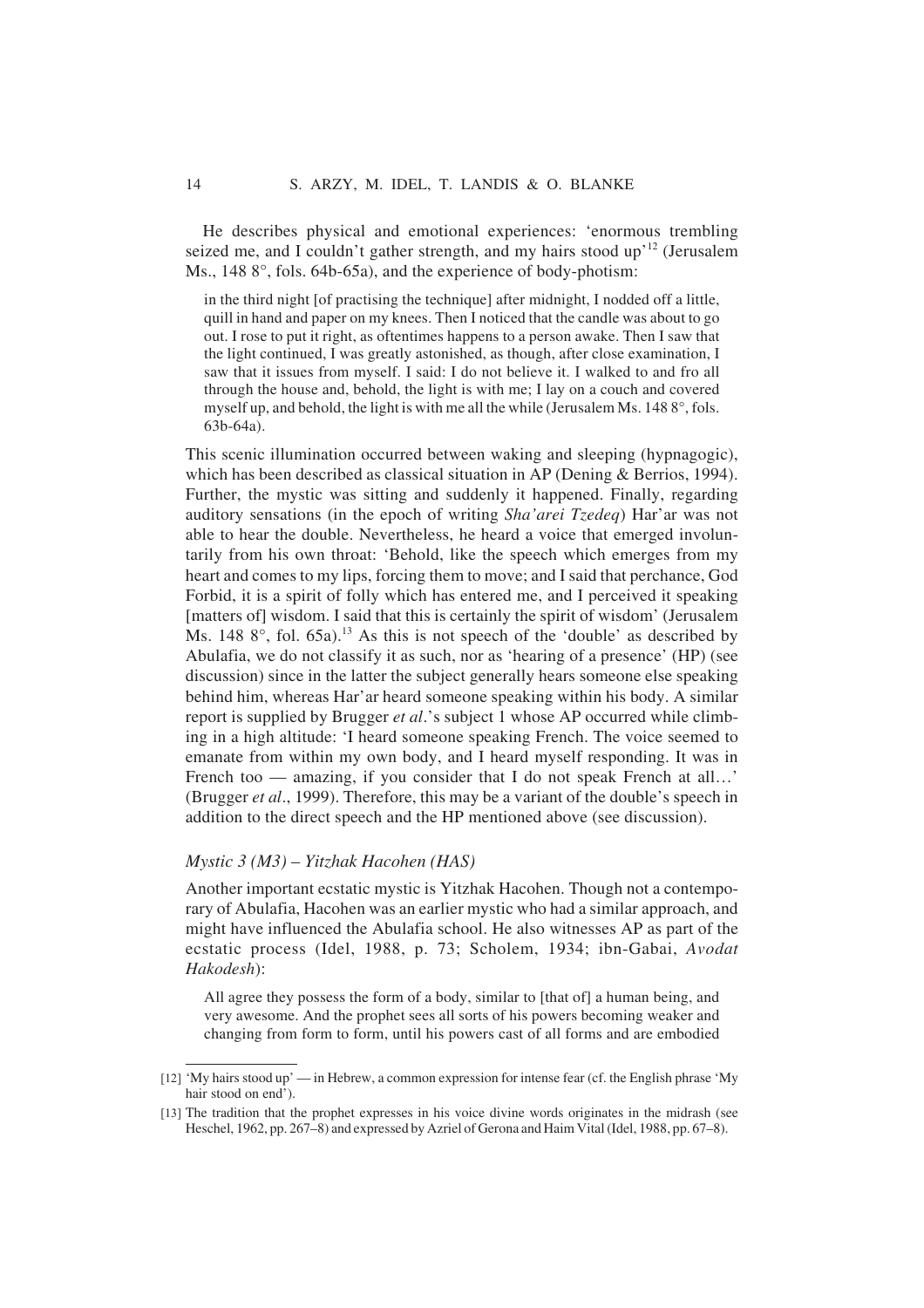into the power of the form revealed to him, and then his strength is exchanged with the angel who speaks with him. And that form gives him strength to receive prophecy, and it engraved in his heart as a picture […] the prophet casts of that form and returns to his original form, and his limbs and strength come back as they were before and are strengthened, and he prophesies in human form.

We classify this experience as HAS due to the presence of autoscopy, depersonalization, affinity between the physical body and the double, and the alternation between the last two as the subject is 'embodied' in the double, and then 'returns' into his 'original form'. Hacohen's experience is also associated with the sensation of fear and weakness. The subject heard his double speaking to him although the experience is mostly visually. His body position is not mentioned. Although it could be argued that his experience contains some OBE-like features as 'are embodied into the power of the form revealed to him', Hacohen do not explicitly describe disembodiment or an extracorporeal visuo-spatial perspective.

# *Mystic 4 (M4) – Yitzhak of Acre (HAS)*

While practising Abulafia's technique, Yitzhak of Acre reports:

this supernal spirit of holiness suddenly comes […] only heavenly voice speaking within it, teaching him [the mystic] sciences which have never been heard or have never been seen […] [All this will happen] after he has stripped off every corporeal thing, because of the great immersion of his soul in the divine spiritual world. This 'container' will see his own form, literally standing before him and speaking to him, as a man who speaks to his friend; and his own [original] form will be forgotten as if his body doesn't exist in the world […] their soul stands opposite them in the form of the very 'container' speaking with them, and they say that the Holy One, Blessed Be He, speaks with them. And what caused them this great secret? the stripping out of sensory things by their souls, and their divestment from them and the embodiment in the Divine Spirit (*Otsar Haim*, Moscow-Ginsburg Ms. 775, fols. 162b-163a).

He also adds a personal description 'that one day I was sitting and writing down a Kabbalistic secret, when suddenly I saw my body form standing in front of me and my self disappeared from me, and I refrained from writing but I was compelled' (*Shushan Sodot*, fol. 69b; Scholem, 1991, pp. 253–4; Idel, 2001). We classify Yitzhak of Acre's description as HAS for the following reasons: First, the experience of depersonalization reported by the mystic points to HAS. Secondly, the visuo-spatial perspective alternates between the physical body and the double. While it moves into the double, the physical body disappears. Finally, the standing position of the double is common in AH/HAS. Though emotions are not elaborated, he was 'compelled' by the experience.

# *Mystic 5 (M5) – Elnathan ben-Moshe Kalkish (HAS)*

Elnathan ben-Moshe Kalkish analyses the AP evoked by Abulafia's technique and describes absorption. He claims that by completely concentrating on the process of letter combination, one may neglect all external stimuli. The internal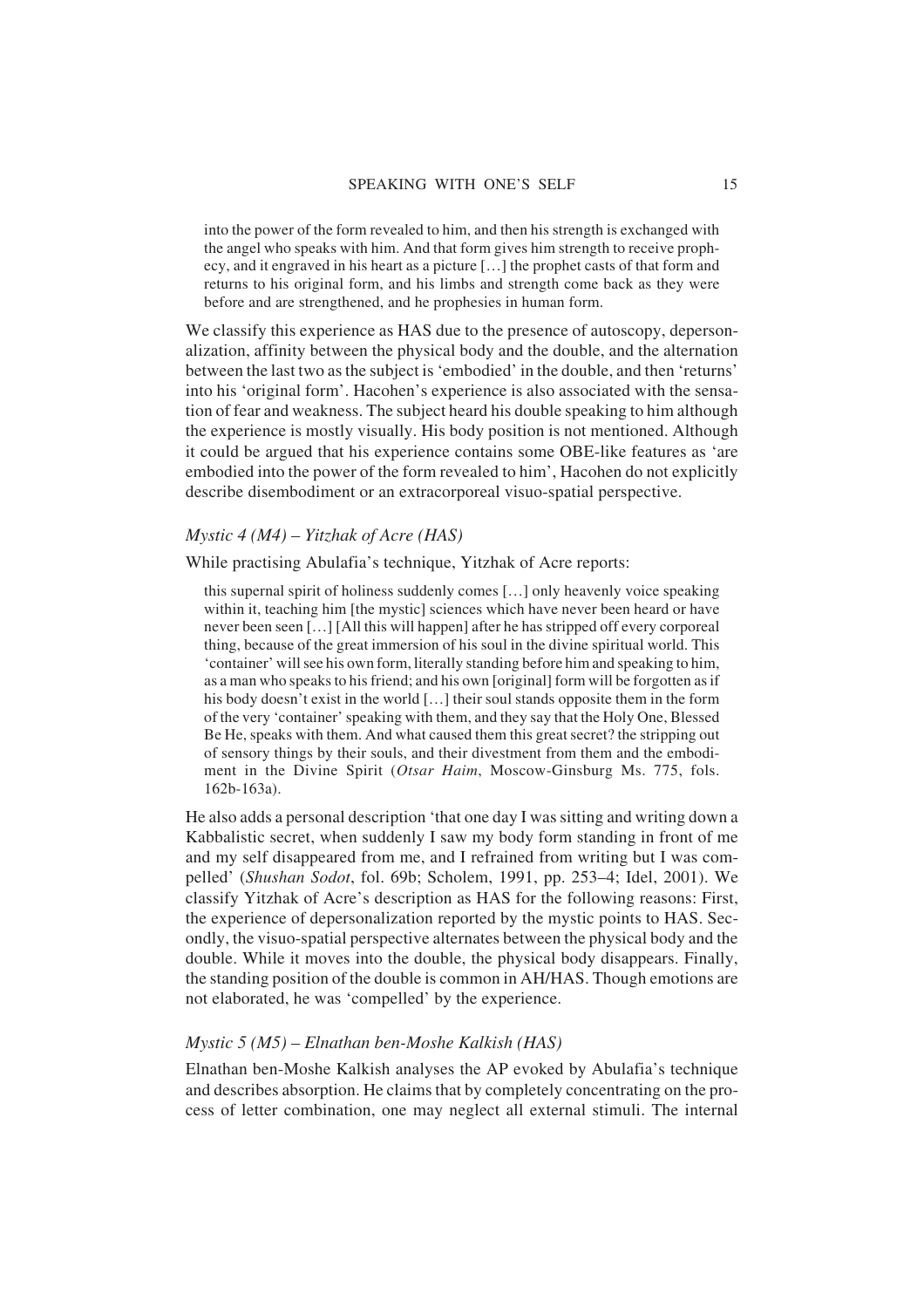thought can 'externalize', causing the illusion that his own figure exists or speaks independently:

for every apprehension which man receives of the spiritual apprehensions, its beginning is in human thought, and when man thinks continually […] and views all corporeal and bodily matters as the image of contingent things, and spiritual matters as the essential ones […] and he shall do all this by combining the holy letters and words and the pure language, which are the vehicles of all thoughts, then there are born from their combination thoughts of wisdom and understanding, and, because of its intense meditation on them, the intellect will perceive reality, and there will come the renewed spirit […] and will speak by itself, but the thinker will recognize that there is a mover and cause which causes him to think and to speak and to guide and to compose until, through the grate [mental] activity [by the technique] the inner one will return as if externally apprehended, and the two of them, the one apprehending and the object of apprehension, are one thing, and they are mental apprehension (*Even Sapir*, Paris Ms. 727, fols. 158a-158b).

Though not an explicit description, by analysing Kalkish's experience inferences to some aspects of the phenomenology can be made. Thus, there is an 'external' form that speaks to the mystic, the 'internal'. The two are one and seem to exist simultaneously. The self seems to extend and include both forms. The experience of the external form is described as an illusion with some degree of depersonalization, while both forms are 'mentally apprehended'. Based on these observations (autoscopy, depersonalization, affinity, no disembodiment), we classify Kalkish's experience as HAS. With regard to non-visual features, Kalkish does not mention the body position of the double, nor his associated emotions. However, the double is speaking to the mystic 'by himself'; and this is a result of disciplined mental activity.

#### *Mystic 6 (M6) – Yehuda ben-Nissim ibn-Malka (AH)*

Another mystic from a close circle, Yehuda ben-Nissim ibn-Malka, also suggests that the 'form' reflects the physical appearance of the mystic himself. This is described in *Ktab Anas Uetafsir* (in: Vida, 1974, p. 22–3):

I have seen with my own eyes a man who saw a power in the form of an angel while he was awake, and he spoke with him and told him future things. The sage [angel] said: 'Know that he sees nothing other than himself, for he sees himself front and back, as one who sees himself in a mirror, who sees nothing other than himself, and it appears as if it were something separate from your body, like you'. In the same manner, he sees that power, which guards his body and guides his soul and then his soul sings and rejoices, distinguishes and sees.<sup>14</sup>

<sup>[14]</sup> Immediately after the above citation, ibn-Malka offers an explanation that the process is a psychological one; namely, taking place between three inner faculties: 'And three powers overcome him: the first power is that which is intermediary between spirit and soul, and the power of memory and the power of imagination, and one power is that which imagines. And these three powers are compared to a mirror, as by virtue of the mixing the spirit is purified, and by the purification of the spirit the third power is purified. But when the spirit apprehends the flux which pours out upon the soul, it will leave power to the power of speech, according to the flow which comes upon the soul, thus shall it influence the power of speech, and that itself is the angel which speaks to him and tells him future things' (Vida, 1974, p. 23).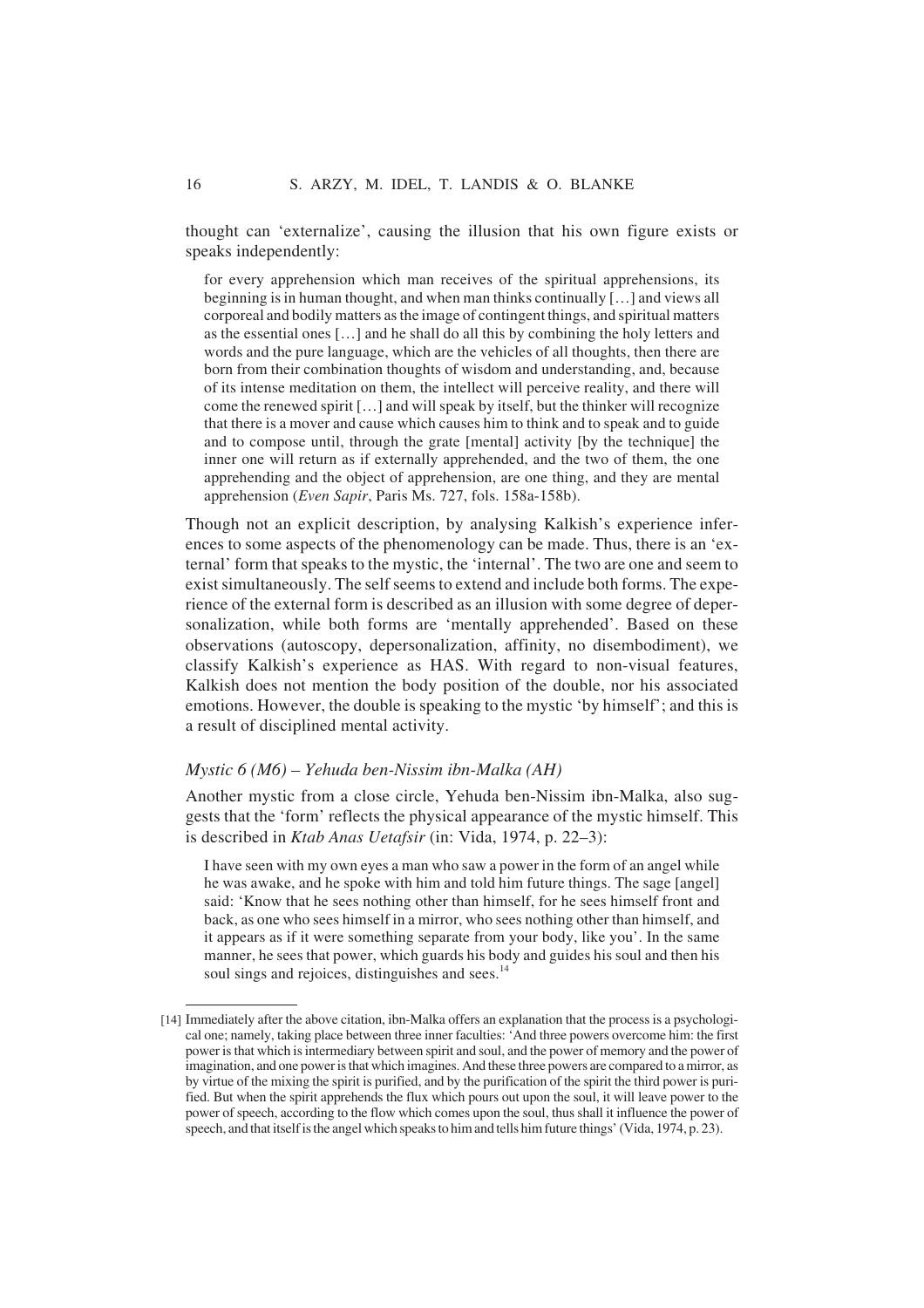We classify ibn-Malka's experience as AH. The 'double' is described as 'separated' from the body with a weak affinity between the physical and autoscopic body. There is no hint of depersonalization or disembodiment. Interestingly, the mystic refers explicitly to mirror-like reflections to describe the autoscopic events. This analogy has also been mentioned by patients with autoscopic hallucination (i.e. Féré, 1891; Sollier, 1903; Brugger, 2002; hence the older term 'specular hallucinations'). Ibn-Malka describes a speaking double, without reference to emotion or position. Interestingly, the transformation 'front and back' described here is quite close to experimental procedures designed to investigate own body mental imagery (Zacks *et al*., 1999) and autoscopic phenomena (Blanke *et al*., 2005; see below for discussion).

#### *Mystic 7 (M7) – Sefer ha-Hayim (AH)*

The anonymous *Sefer ha-Hayim* (sometimes attributed to Abraham ibn-Ezra) states that:

in the manner that a man sees a form within the water or the form of the moon or the form of some other thing or the form of himself […] he sees his own image in the light of God and His glory, and this is a form against my eyes' (Ms. Oxford-Bodleiana 574, fol. 13b).

This appears while the mystic prepares himself for the prophetic experience. Another paragraph of the anonymous Kabbalistic text (Ms. Oxford-Bodleiana 1954, fol. 68a) states that the manner of seeing one's own form is 'as one looks in a mirror'. Reflected in the following is the origin of the vision in the technique, and its emotional manifestations:

a vision occurred when a man is awake and reflects upon the wonder of God, or when he does not reflect upon them, but pronounces the Holy Names or those of angels in order that he be shown [whatever] he wishes or be informed of a hidden matter, and the Holy Spirit then reveals itself to him […] and he trembles and shakes from the power of the holy spirit, and is unable to stand it (Ms. Oxford-Bodleiana 1574, fol. 34b).

Though not detailed, the descriptions point to AH, as suggested by the description of the 'form' as a mere image of the mystic, the term 'mirror' as well as the absence of descriptions of depersonalization and affinity between autoscopic and physical body. Furthermore, body position of the autoscopic double is not mentioned.

#### *Summary of results*

Amongst the mystics we reviewed, two had an experience of AH (M6; M7), five had HAS (M1-M5), none had OBE. All mystics described verbal communication between physical and autoscopic body. All mystics reported that they saw themselves in front-view, that is double and subject were facing each other; but two reported seeing themselves also in back view (M2; M6). Light as a prominent feature was described by two mystics (M2; M7). Five mystics mentioned the position of the autoscopic body, all of them saw their double in a standing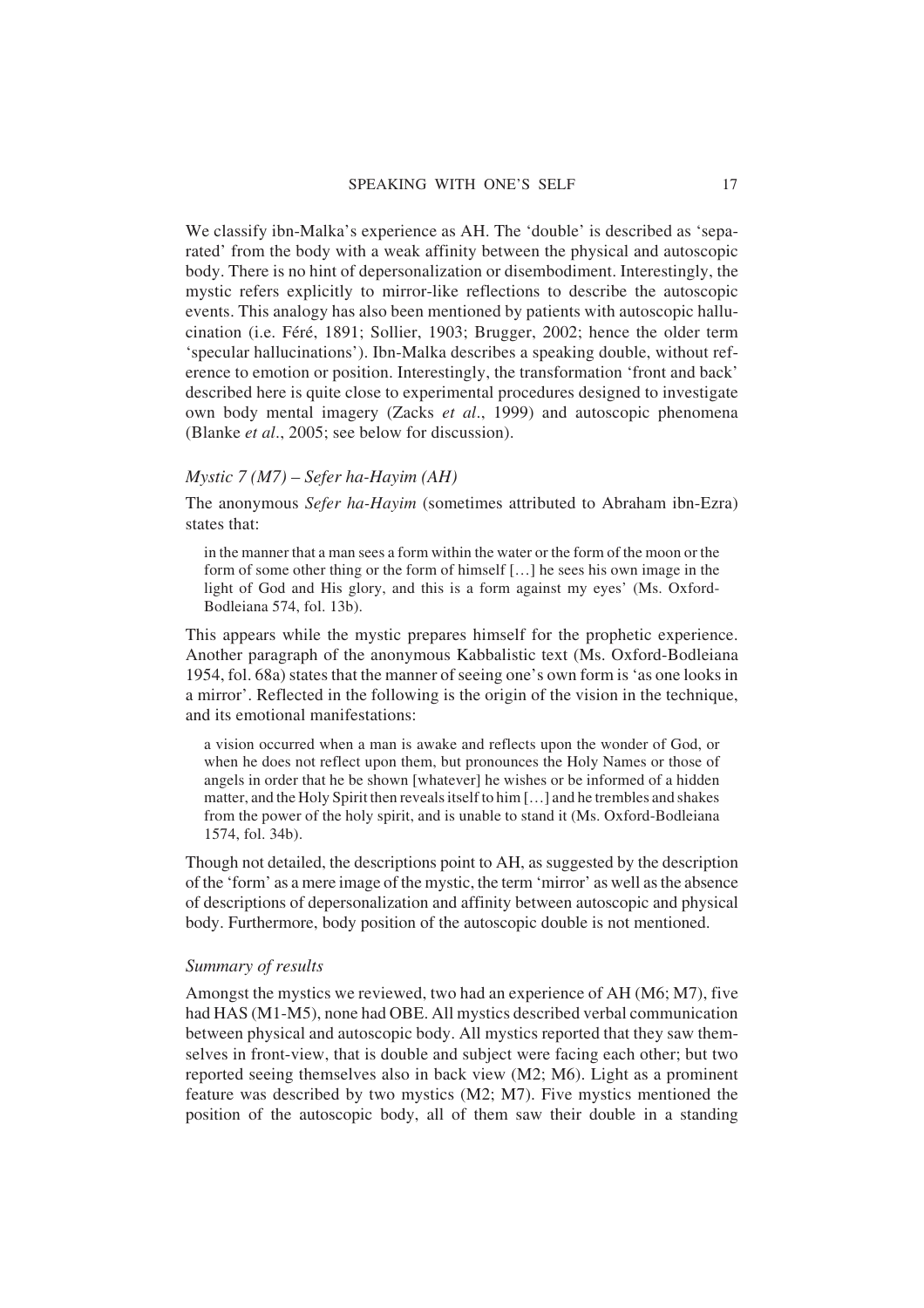|                                    | $\mathbf{f}$                                                                                                                                                                                                                                                                                                                                                                     | f, s                                  |                 | h,s                      | n.r.                                                                                                                                                                                                                                                                                                                                                                             | h,                       | n.r.                           |
|------------------------------------|----------------------------------------------------------------------------------------------------------------------------------------------------------------------------------------------------------------------------------------------------------------------------------------------------------------------------------------------------------------------------------|---------------------------------------|-----------------|--------------------------|----------------------------------------------------------------------------------------------------------------------------------------------------------------------------------------------------------------------------------------------------------------------------------------------------------------------------------------------------------------------------------|--------------------------|--------------------------------|
| WEAKNESS PREDOMINATIN<br>G EMOTION | n.r.                                                                                                                                                                                                                                                                                                                                                                             | $^{+}$                                | $^{+}$          | $^{+}$                   | n.r.                                                                                                                                                                                                                                                                                                                                                                             | n.r.                     | $\,{}^+$                       |
| DOUBLE'S                           | standing                                                                                                                                                                                                                                                                                                                                                                         | standing                              | n.r.            | standing                 | standing                                                                                                                                                                                                                                                                                                                                                                         | standing                 | n.r.                           |
| <b>SPEECH</b>                      | $^{+}$                                                                                                                                                                                                                                                                                                                                                                           | $\ddot{}$                             | $^{+}$          | $^{+}$                   | $^{+}$                                                                                                                                                                                                                                                                                                                                                                           | $^{+}$                   | $^{+}$                         |
| DEPERSONAL-<br><b>IZATION</b>      | $\begin{array}{c} \rule{0pt}{2.5ex} \rule{0pt}{2.5ex} \rule{0pt}{2.5ex} \rule{0pt}{2.5ex} \rule{0pt}{2.5ex} \rule{0pt}{2.5ex} \rule{0pt}{2.5ex} \rule{0pt}{2.5ex} \rule{0pt}{2.5ex} \rule{0pt}{2.5ex} \rule{0pt}{2.5ex} \rule{0pt}{2.5ex} \rule{0pt}{2.5ex} \rule{0pt}{2.5ex} \rule{0pt}{2.5ex} \rule{0pt}{2.5ex} \rule{0pt}{2.5ex} \rule{0pt}{2.5ex} \rule{0pt}{2.5ex} \rule{0$ | $\,{}^+$                              | +               | $\overline{+}$           | $\begin{array}{c} \rule{0pt}{2.5ex} \rule{0pt}{2.5ex} \rule{0pt}{2.5ex} \rule{0pt}{2.5ex} \rule{0pt}{2.5ex} \rule{0pt}{2.5ex} \rule{0pt}{2.5ex} \rule{0pt}{2.5ex} \rule{0pt}{2.5ex} \rule{0pt}{2.5ex} \rule{0pt}{2.5ex} \rule{0pt}{2.5ex} \rule{0pt}{2.5ex} \rule{0pt}{2.5ex} \rule{0pt}{2.5ex} \rule{0pt}{2.5ex} \rule{0pt}{2.5ex} \rule{0pt}{2.5ex} \rule{0pt}{2.5ex} \rule{0$ | $\mid$                   | $\overline{\phantom{a}}$       |
| <b>DISEMBODIMENT</b>               | $\begin{array}{c} \rule{0pt}{2.5ex} \rule{0pt}{2.5ex} \rule{0pt}{2.5ex} \rule{0pt}{2.5ex} \rule{0pt}{2.5ex} \rule{0pt}{2.5ex} \rule{0pt}{2.5ex} \rule{0pt}{2.5ex} \rule{0pt}{2.5ex} \rule{0pt}{2.5ex} \rule{0pt}{2.5ex} \rule{0pt}{2.5ex} \rule{0pt}{2.5ex} \rule{0pt}{2.5ex} \rule{0pt}{2.5ex} \rule{0pt}{2.5ex} \rule{0pt}{2.5ex} \rule{0pt}{2.5ex} \rule{0pt}{2.5ex} \rule{0$ | $\overline{\phantom{a}}$              | $\downarrow$    | $\overline{\phantom{a}}$ | $\overline{\phantom{a}}$                                                                                                                                                                                                                                                                                                                                                         | $\overline{\phantom{a}}$ | $\begin{array}{c} \end{array}$ |
| $\overline{AB}$                    | HAS<br>(sim)                                                                                                                                                                                                                                                                                                                                                                     | HAS<br>$\qquad \qquad \textbf{(alt)}$ | HAS<br>(alt)    | HAS<br>(alt)             | HAS<br>(sim)                                                                                                                                                                                                                                                                                                                                                                     | AH                       | AH                             |
| <b>NAME</b>                        | Abulafia                                                                                                                                                                                                                                                                                                                                                                         | Nathan Har'ar                         | Yitzhak Hacohen | Yitzhak of Acre          | Kalkish                                                                                                                                                                                                                                                                                                                                                                          | ibn-Malka                | Sefer ha'Hayim                 |
| SUB <sub>NO</sub> .                |                                                                                                                                                                                                                                                                                                                                                                                  | $\sim$                                | 3               | 4                        | 5                                                                                                                                                                                                                                                                                                                                                                                | $\circ$                  | $\overline{a}$                 |

Table 1. Phenomenological findings in the writings of the Ecstatic Kabbalists *Table 1. Phenomenological findings in the writings of the Ecstatic Kabbalists*

(AP = Autoscopic Phenomena; HD = Hearing of the Double; HAS = HeAutoScopy;<br>AH = Autoscopic Hallucination; sim = simultaneous type; alt = alternating type;<br>LC = Letter Combinations; n.r. = not reported; f = fear; h = happi LC = Letter Combinations; n.r. = not reported;  $f = \text{fear}$ ; h = happiness; s = surprise)  $(AP = Autoscopic Phenomena; HD = Hearing of the Double; HAS = HeAutoscopy;$ AH = Autoscopic Hallucination;  $sim =$  simultaneous type; alt = alternating type;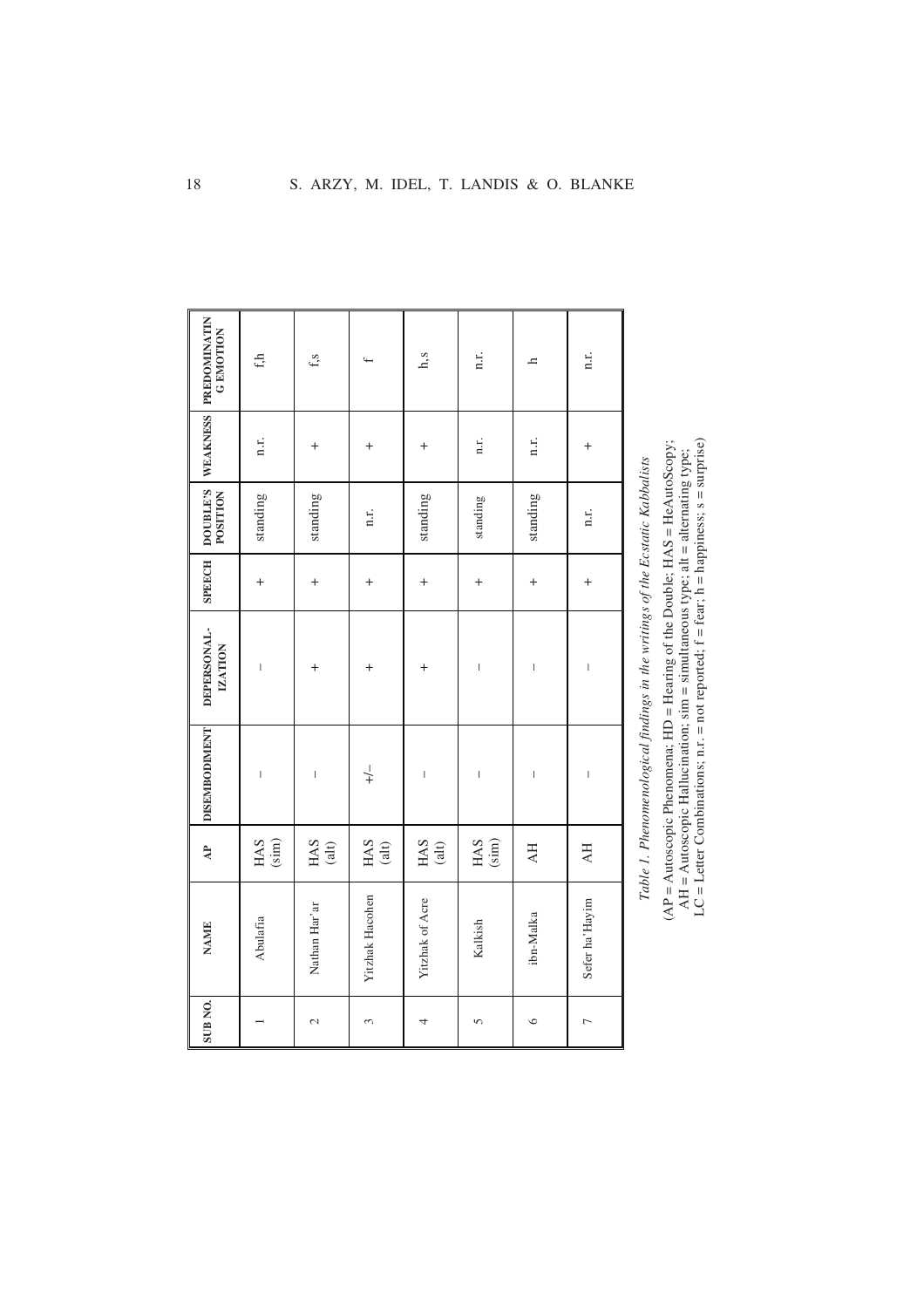position (M1; M2; M4; M5; M6). Three mystics (M1; M2; M4) were sitting during the experience. Five mystics reported an experience of 'trembling' (M1; M2; M3; M4; M7). The sensation of fear was described only amongst HAS mystics  $(M1; M2; M3)$ . Happiness was experienced by three of the mystics  $(M1; M4; M4)$ M6). These phenomenological results are summarized in Table 1.

# **V: Discussion: Autoscopic Phenomena in the Ecstatic Kabbalah**

In the following we will discuss the present results on AP in a group of ecstatic Kabbalists from the thirteenth century with respect to current studies on AP in neurological patients as well as in healthy subjects. We then evaluate the contribution of such a comparative approach in the study of mysticism for cognitive science and science of religious experience.

#### *Visuo-spatial perspective, self-location, and depersonalization*

Our data show that the above mystics had two types of AP: HAS and AH. Five of the seven mystics experienced HAS, which was characterized by the experience of a realistic double. In these latter cases self-location was frequently ambiguous as the mystic could not decide easily whether his self was localized in the physical or the autoscopic body. Thus, mystics M1 and M5 experienced seeing the world from their embodied and the disembodied visuo-spatial perspective at the same time (simultaneous HAS): 'go back as if the one standing opposite you is answering you; and you yourself answer, changing your voice' (New York Ms., JTS 1801, fol. 9a). M2, M3 and M4 had the impression that they were alternating between the two positions and perspectives (alternating HAS) along with feeling of depersonalization while seeing the double ('my self disappeared from me'; Scholem, 1991, p. 254). Both types of HAS (simultaneous and alternating) have been described in neurological patients and healthy subjects. The simultaneous type was described by Blanke *et al.* (2004, case 2b) and the alternating type by Kamiya and Okamoto (1982), Brugger *et al*. (1994) as well as cases 4 and 5 in Blanke *et al.* (2004). Alternating and simultaneous HAS have also been described by Muldoon & Carrington (1929). Whereas all three HAS-mystics with alternating HAS experienced depersonalization, the HAS-mystics with simultaneous HAS did not. Clear disembodiment (experience of the self as being localized outside one's physical body boundaries) as described in OBEs was not described by any of the mystics.

Two of the mystics experienced AH, i.e., they saw their double in extrapersonal space viewed from their own physical body and perspective. The location of the observing self was, thus, unambiguous. These mystics felt that their center of awareness remained within their bodies and saw their double in extrapersonal space: 'something separate from your body like you' (Vida, 1974, p. 23). One AH-mystic stated that the double appeared 'in front' of him. Both AH-mystics explicitly used the term 'mirror image' to describe how they experienced seeing the autoscopic body. This is typically reported by subjects with AH of neurological origin (Lukianowicz, 1958; Dening & Berrios, 1994). Finally, no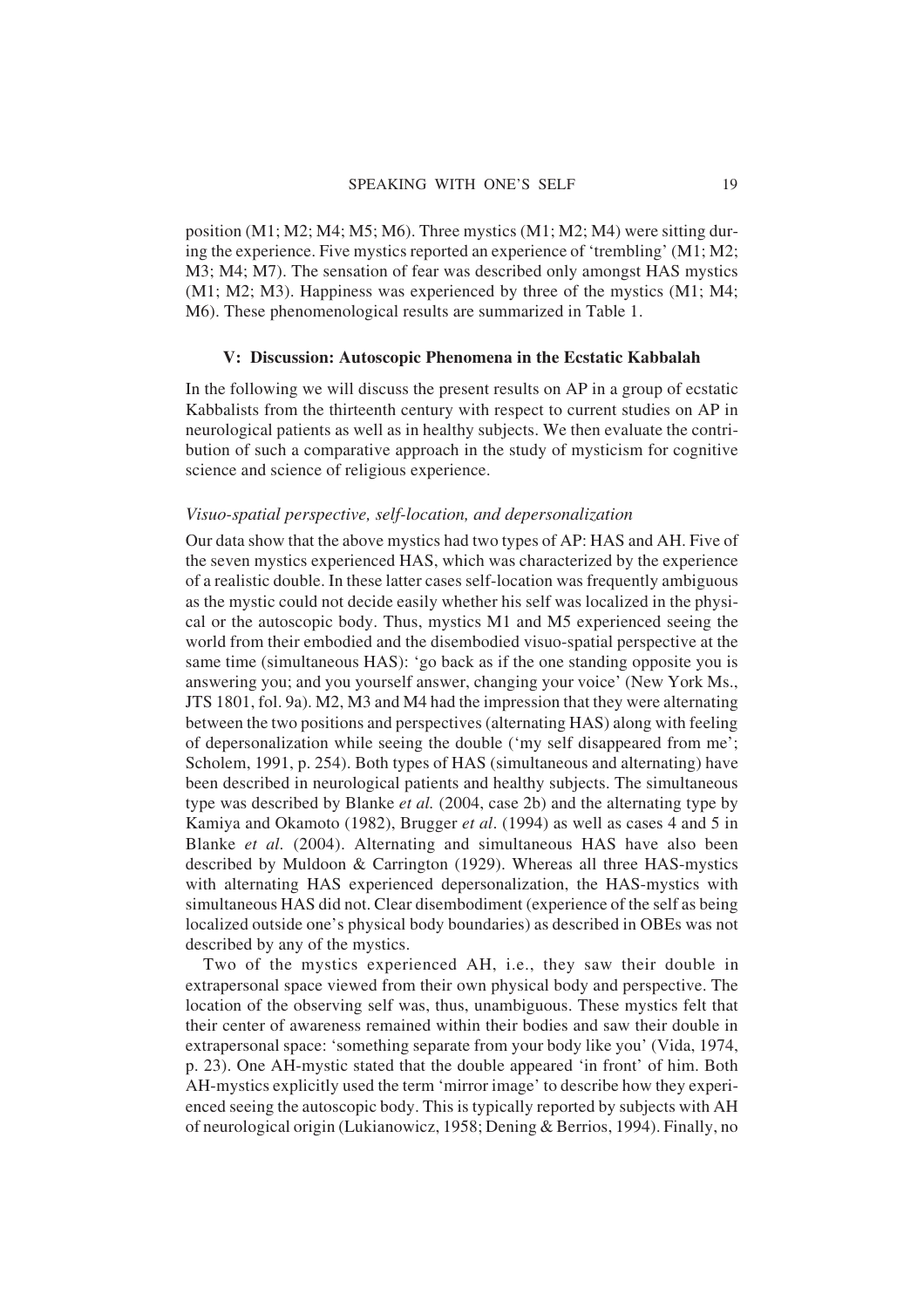mystic with AH reported depersonalization or disembodiment, the first characterizes HAS (and OBE) and the second characterizes OBE. Due to the small sample size, we discuss our finding for HAS-mystics and AH-mystics together.

# *Characteristics of the autoscopic body*

With regard to the visual characteristics of the double's body, five mystics reported seeing themselves in front-view, i.e. double and subject were facing each other (M1; M3; M4; M5; M7); two mystics (M2; M6) reported seeing back-view as well. All of the mystics saw the face of the autoscopic body (i.e. their 'double') as their own face. This was noted by Dening and Berrios (1994) in AP of psychiatric and neurological origin. Nevertheless, none of the mystics specifically mentioned seeing other parts of the autoscopic body or whether they saw their autoscopic body in its entirety. Partialness of the autoscopic body is commonly reported in AP subjects and Dening and Berrios (1994, p. 812) noted that 'in almost all cases the subject viewed the face, commonly the upper body, and less often the whole body'. Partialness was also common in psychiatric patients reported by Lukianowicz (1958) and neurological patients reported by Blanke *et al.* (2004).

Visual sensation of body photism was described by three mystics. Thus, M2 saw light as 'it issues from myself'. The experience of seeing a bright light coming from ones own body is also reported by Devinsky *et al.* (1989, case 4): 'light moved from my body on the floor. It lit up the room […] somehow I became the light source'. The experience of illusory light sources or visual hallucinations had also been described by other patients (Lukianowicz, 1958 ['flashes']; Dewhurst and Pearson, 1955 ['white lights']; Blanke *et al*., 2004, cases 1, 4, 6). The experience of light is also common in subjects with OBEs as was described by Twemlow *et al*.'s (1980) in 30% of subjects observing a brilliant white light during their OBE (quoted by Irwin, 1985, p. 95).

# *Body position of the physical and autoscopic body*

Blanke *et al.* (2004) noted that AH- and HAS-patients tend to see their double in a standing/sitting position, identical to their physical body position, whereas patients with OBEs tend to have the experience in a supine position. The authors suggested that the patient's body position influences the experienced position of the autoscopic body. In the present study, in all instances where the mystic mentioned his position, mystic and double were in a sitting or standing position. Five mystics reported they saw their double in a standing position (M1; M2; M4; M5; M6). Three of them (M1; M2; M4) mentioned that they were themselves in a sitting position during the AP. M4 stated that he did not experience HAS until he got out of the supine position into the sitting position. The absence of OBEs in these ecstatic Kabbalaists might, therefore, have been influenced by the sitting position that Abulafia instructed his followers to utilize: 'sit as though a man is standing before you' (*Sefer ha-Hesheq*, Ms. New York, JTS 1801, fol. 9a; Idel, 1988, pp. 111–12).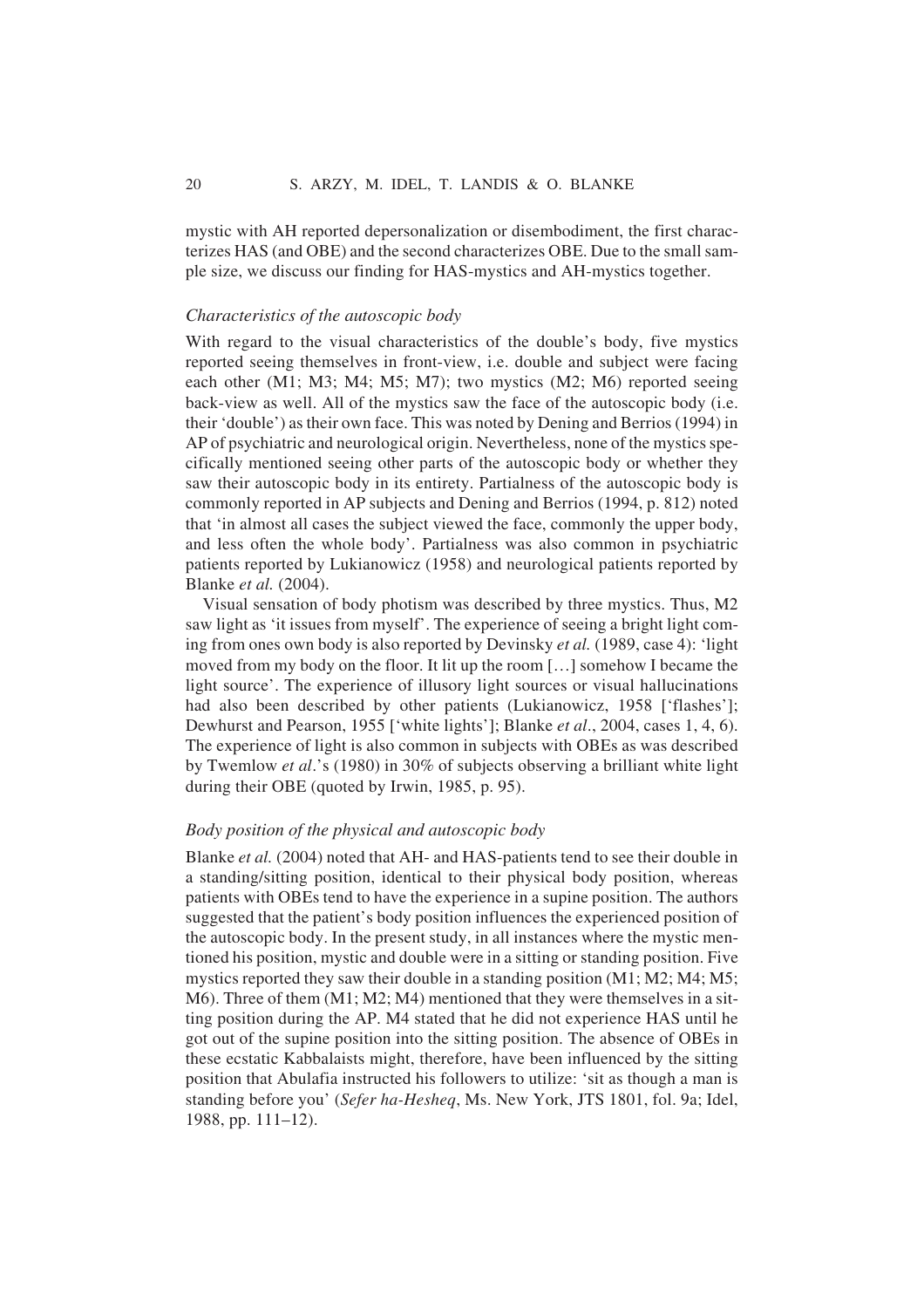#### *Non-visual manifestations*

As previously reported, AP are not limited to the visual appearance of the autoscopic body (Lukianowicz, 1958; Blackmore, 1982; Irwin, 1985; Dening and Berrios, 1994), but include a selective set of other sensory manifestations (Devinsky *et al.*, 1989; Blanke *et al*., 2004). Likewise, the present AP were associated with a variety of non-visual phenomena. Thus, five mystics reported sensations of 'trembling' (M1; M2; M3; M4; M7) which were previously reported in subjects with AP (Muldoon & Carrington, 1929; Menninger-Lerchenthal, 1935; Devinsky *et al*., 1989; Grüsser & Landis, 1991). Although tactile and/or proprioceptive sensations were not described in the texts by the analysed mystic school, M2 associated the effect of the letter combinations method with vestibular manifestations: 'letters transpose [...] affects the "proper" balance of the body, so has this an effect on the soul by the power of the name' (Sha'arei Tzedeq, Jerusalem Ms., 148 8° fols. 48b-49a). Most mystics did not elaborate on locomotive action of the autoscopic body, yet Abulafia saw the double as approaching the physical body. No vestibular sensations were described.

A pattern that has not been widely reported previously was the frequent association of auditory manifestations. All mystics not only saw the double, but also heard the autoscopic body speaking. This may be similar to the observation made by Dening and Berrios (1994) who mentioned 'talking images' in patients with AP. Latter patients were characterized by male gender, a long duration of AP, and psychiatric illness. Likewise, cases D, F, and G of Lukianowicz (1958) stated that they 'heard' their double speak. Case D heard the double 'in my head and in my mind' and case G 'hear[d] him [the double] speaking to me'. A patient of Hécaen and Ajuriaguerra (1952) also heard his double speaking to him. Other forms of auditory phenomena, not directly related to the autoscopic body, have also been reported. Thus, cases 1 and 4 of Devinsky *et al.* (1989) heard a voice talking to them or to their double while having an OBE. A patient of Lunn (1970; case 1) reported formed auditory hallucinations ('voices from below') and case 3 of Devinsky *et al*. (1989) reported hearing a 'beeping sound'. Machinery sounds and undefined voices were also reported by Williams (1956). Blanke *et al.* (2003) suggested that there may be an auditory analogue to AP: the hearing of a presence. This is characterized by only hearing the double (or another person) close by, instead of seeing the double as in AP. This auditory form was described as the convincing feeling of hearing another person behind oneself. Blanke et al. (2003) suggested a functional relationship between hearing a presence with AP, i.e. non-visual auditory form of illusory self reduplification, although the person in the backspace was not identified as one's double but rather as another person. A third variant is reported by Nathan Har'ar (M2) and by Brugger *et al*.'s subject 1 who heard a voice emanating from their own body (Brugger *et al*., 1999; see results).

With respect to the speaking double as described in the group of mystics and previous patients, the experience of a speaking double might result from an additional implication of brain functions related to audition and speech, whereas non-auditory AP do not interfere with these latter brain functions. Interestingly,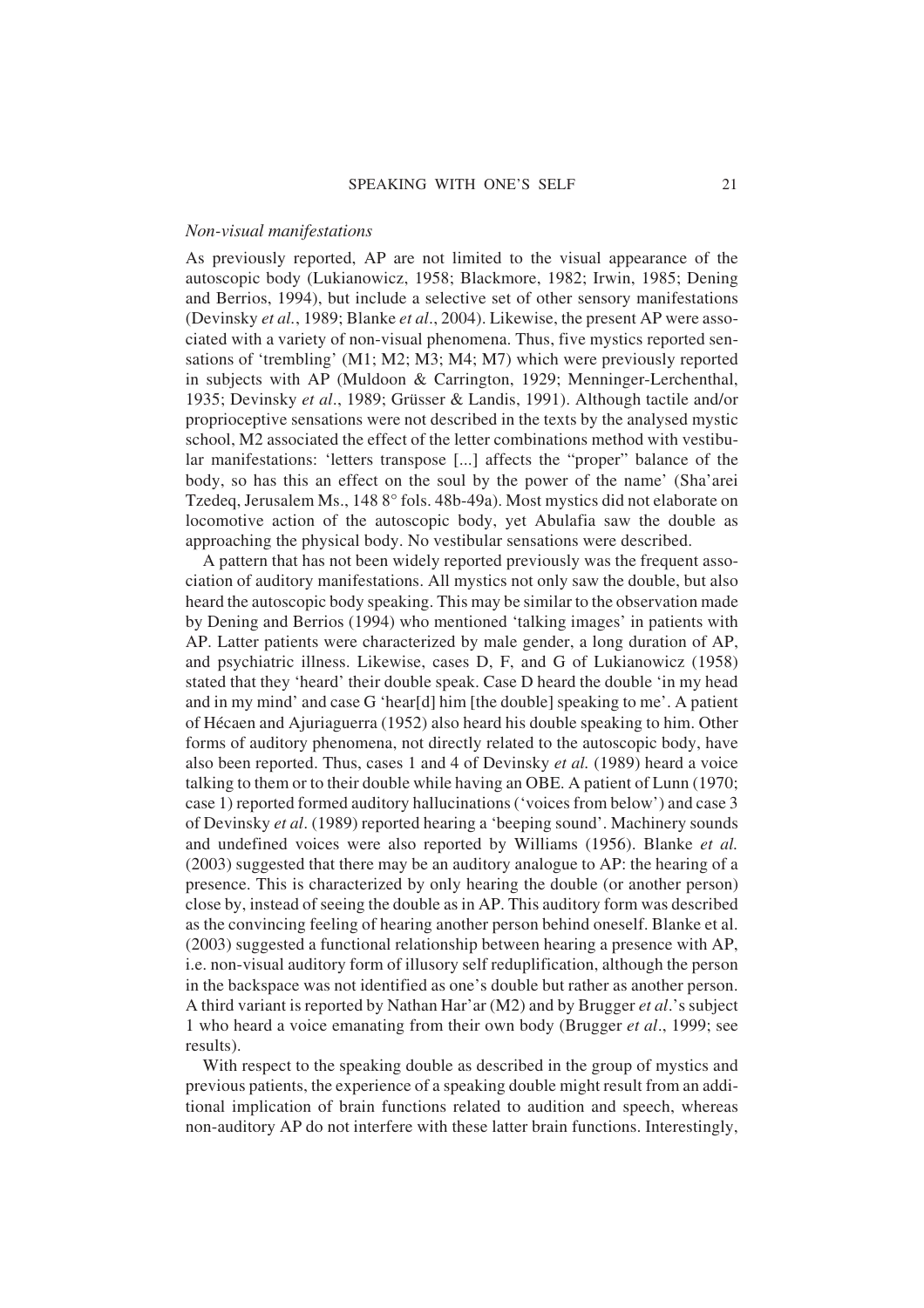both auditory and language cortex are localized in close proximity to the anatomical site which was proposed to be involved in AP (Blanke *et al.*, 2004; Blanke & Arzy, 2005; see below). Alternatively, these phenomenological differences might be related to the fact that the mystics artificially induced their experiences, as Blackmore (1982) argued that AP which do not occur spontaneously, as most do, might differ in their phenomenology. The language-based induction method utilized by the mystics might also have led to a higher frequency of speaking doubles. As audition, like vision, balance, and somatosensation, is involved in the construction of the body image (Blanke *et al*., 2003), we propose that the experience of a speaking double is due to additional interference with auditory mechanisms of own body perception (see Frith, 1996).

Emotions, evoked by the appearance of the double, were common. The sensation of fear was described by three mystics (M1; M2; M3). Happiness was experienced by three mystics (M1; M4; M6). Emotional association with dominance of fear is described in the neurological literature (Lukianowicz, 1958; Blackmore, 1982; Irwin, 1985; Blanke *et al.*, 2004). Concerning a surprise by the appearance of the double, three mystics (M2; M3; M4) described such a feeling, as is also described in neurological literature (Lukianowicz, 1958; Blackmore, 1982; Irwin, 1985).

# *Abulafia's technique with respect to other induction techniques*

Most mystical and scientific techniques that have been applied to induce AP tried to induce OBEs (Blackmore, 1982). Yet, mystics that have used Abulafia's method experienced HAS/AH which might be due to several characteristics of Abulafia's technique. Many aspects of the method such as respiration, concentration and sleep deprivation (Blackmore, 1982) and even the use of letters and words, rotating and reciting them (Gyatso, 1996), were not unique to Abulafia. However, he makes an important use of a vast number of combinations as well as own body mental imagery task as 'in a mirror'. With regard to letter combinations, Abulafia's method combines two aspects, a verbal one and an imagery one. With respect to the verbal aspect, the mystic performs reverberations involving reading and speaking, mainly a left hemispheric process. With regard to mental imagery, Nathan ben Sa`adya Har'ar describes:

If he is able to compel and to further draw [from his thought] it will emerge from within to without, and it will be imagined for him by the power of his purified imagination in the form of a pure mirror, […] back side is transformed and becomes the front, and he recognizes the nature of its inner side from the outside (*Sha`arei Tzedeq,* p. 27, translated by Scholem, 1995, p. 155 in a different manner).

Later phases move from the mental image of letters to the human form. As ibn-Malka describes the mystic 'sees himself from the front and the back, as one who sees himself in a mirror'. This is similar to methods applied by contemporary authors (Ratcliff, 1979; Zacks *et al*., 1999; Blanke *et al*., 2005) using own-body mental imagery tasks. Another factor, contributing to the appearance of AH/HAS in Abulafia's method rather than OBEs, may be due to the mystic's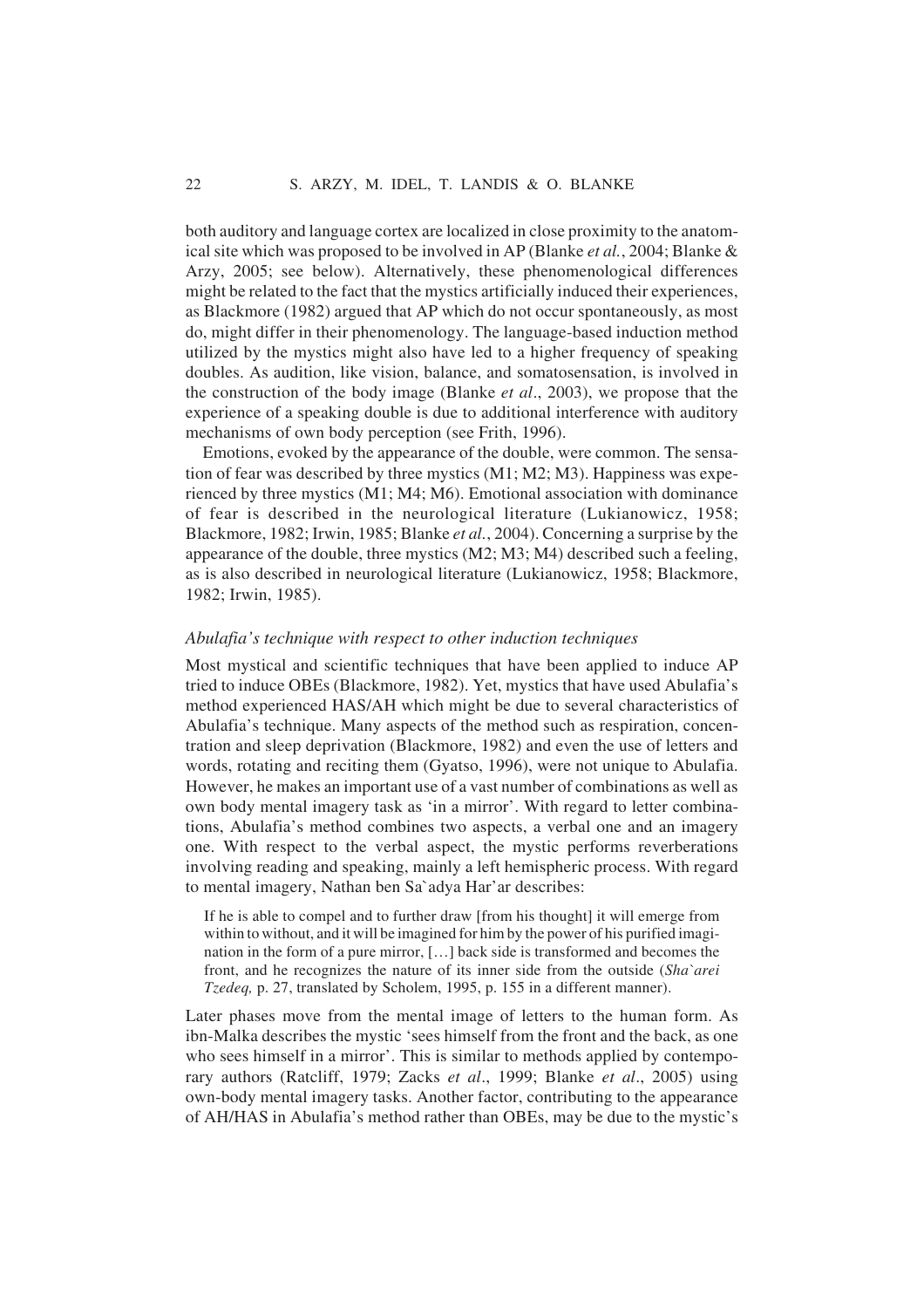position during the experience. Blanke *et al.* (2004) observed that HAS/AH were associated with a standing or sitting position, whereas OBE occurred in a supine position. As the mystics were generally sitting or standing their position might have led to the induction of HAS and AH.

#### *Anatomical and functional considerations*

The brain region that has been shown to be associated with AP is the temporo-parietal junction (TPJ) as interference with this area has been found to be associated with AP in lesion and electrophysiological studies (Fig. 3; for further details see Blanke *et al*., 2002; 2004). In addition, neuroimaging studies implicate the TPJ as the area associated with sensations of AP, like body image and self perception (for review see Decety and Sommerville, 2003; Blanke & Arzy, 2005). The associated auditory sensations, described by all mystics may also be linked to the TPJ because the primary and secondary auditory cortex is just anterior to the TPJ (Firth & Bolay, 2004; see there for discussion on AP and HP in high altitude and the TPJ). In addition, electrophysiological, neuropsychological and neuroimaging studies suggest that the TPJ and adjacent cortical areas such as the inferior parietal lobule combine auditory information and other sensory information, such as vision and touch, in a coordinated reference frame for personal and peripersonal space (Guldin & Grüsser, 1998; Duhamel *et al*., 1998; Bremmer *et al*., 2001; La'davas, 2002).

Further characteristics of Abulafia's method may be linked to the TPJ. It relies on mental imagery, a function that involves the TPJ (Zacks *et al*., 1999; Zacks *et al*., 2002; Blanke *et al*., 2004; Blanke *et al*., 2005). Moreover, given the central



*Figure 3. The temporo-parietal junction (TPJ)*

This brain region is supposed to be responsible to the integration of multisensory inputs and to self-processing; thus creating fundamental mental contents as agency (being author of one's own thoughts and actions), self-other distinction and self-location. Disturbance of the activity in this region may lead to AP (for further details see Blanke & Arzy, 2005).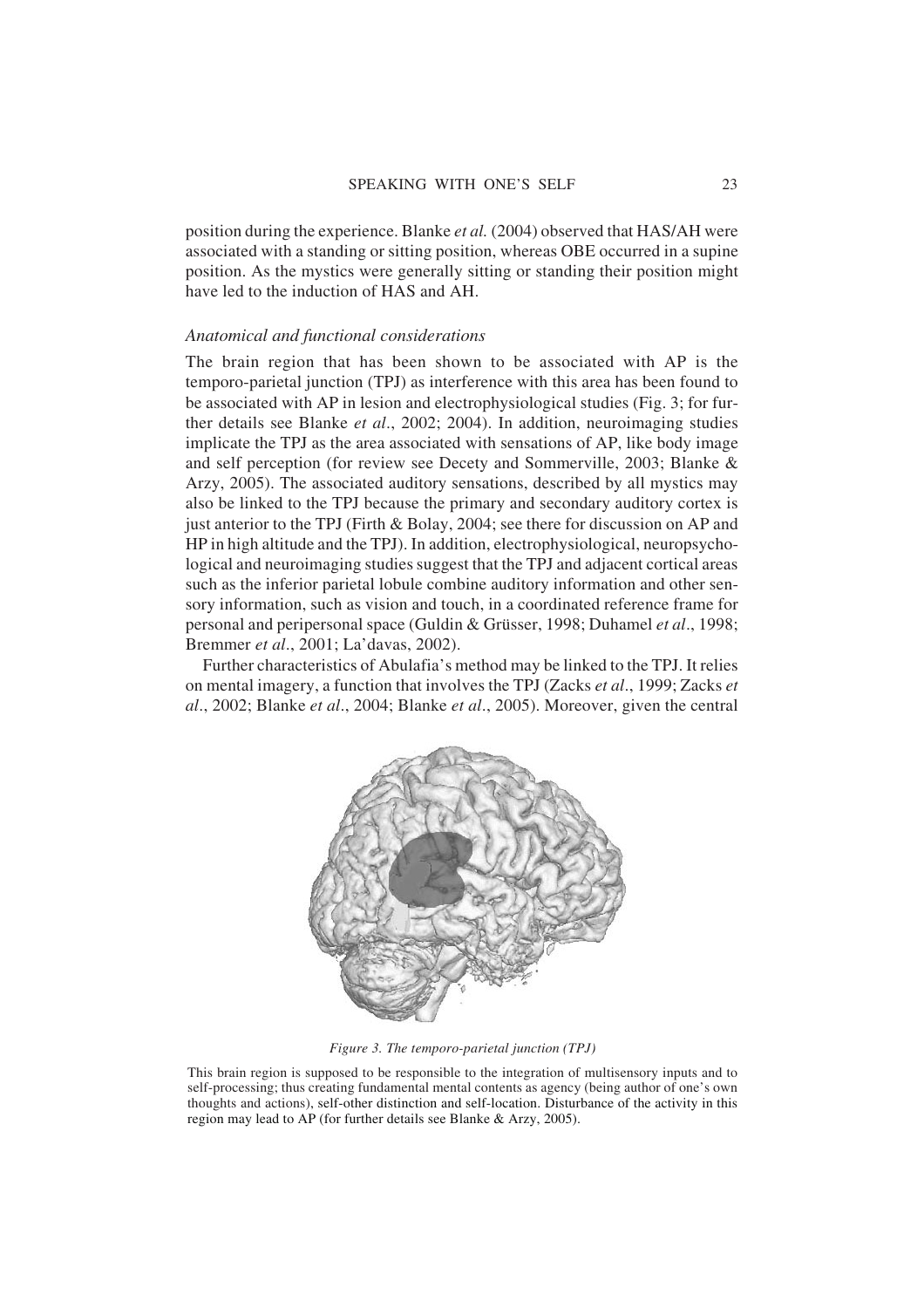role of language and letters in Abulafia's method and the prime importance of the left TPJ in language function (i.e. Wernicke's area; Hustler & Galuske, 2003; Cohen & Dehaene, 2004), Abulafia's method may modulate activity at the left TPJ or adjacent regions by reading and rehearsal of letters. Accordingly, neuroimaging studies suggest that mental imagery with respect to letters (like in a line orientation task, letter matching task or letter-case judgement task) or phonemes reading and/or expressing (like in rhyming tasks) as in Abulafia's method lead to an activation of the left TPJ and near areas (Pugh *et al*., 1996; Shaywitz *et al*., 1998; Temple *et al*., 2001; Xu *et al*., 2001). Finally, damage to the left TPJ may lead to aphasia or alexia (Iragui & Kritchevsky, 1991; Shaywitz *et al*., 1998; Temple *et al*., 2001; Cohen *et al*., 2003). Moreover, with respect to mental own body imagery, several recent studies suggest methods to induce OBEs that are quite similar to Abulafia's method. Thus, Palmer (1978) used similar steps as Abulafia relying on successive steps of relaxation, a visual trigger (a turning spiral) and mental imagery of an OBE-like situation (the subjects were instructed to imagine a figure they had seen before). In neuroimaging studies of a mental own body imagery task (that were mentioned above), authors asked healthy subjects to imagine themselves in the position that is characteristically reported by OBE and HAS patients and found this to activate the TPJ (Zacks *et al*., 1999; Blanke *et al*., 2005).

#### *The importance of neuro-phenomenology in the study of mysticism*

Important as they indeed are in normal life and in its religious moments, mystical experiences are almost never accessible to the scholars interested in examining them. One problem is that the descriptions reflect unique terminologies, theologies and realia, which are different from those known to the scholar (Idel, 1990). Therefore, some modern scholars of religious experience focused their inquiry on subjective experience, rather than theological data (Moore, 1978; Idel, 1990). Yet, highly subjective experience is not easily approachable either. The comparison we suggest here between mediaeval mystics and contemporary findings in healthy and neurological subjects arms the scholar with a new access to these experiences. The tools of cognitive neuroscience make it possible to approach mystical experiences not only by semantical analysis of the mystics' writings, but also by approaching similar mystical experiences in healthy and neurological patients in conjunction with analysis by neuropsychological methods, experimental paradigms, lesion studies, and brain imaging studies. AP exemplify such a comprehensive approach: on the one hand, AP are important parts of the mystical experience and essential to many forms of ecstasy like soul-traveling, unio-mystica, and OBE (Couliano, 1983; 1991; Idel, 1990; Hollenback, 1996). On the other hand, AP are also present in the normal population and in neurological patients with no mystical interest at all (Blackmore, 1982; Blanke *et al*., 2004).

The above discussion points to a more general phenomenon in visions of revelation that might be described as the shifting of the centre of gravitation from the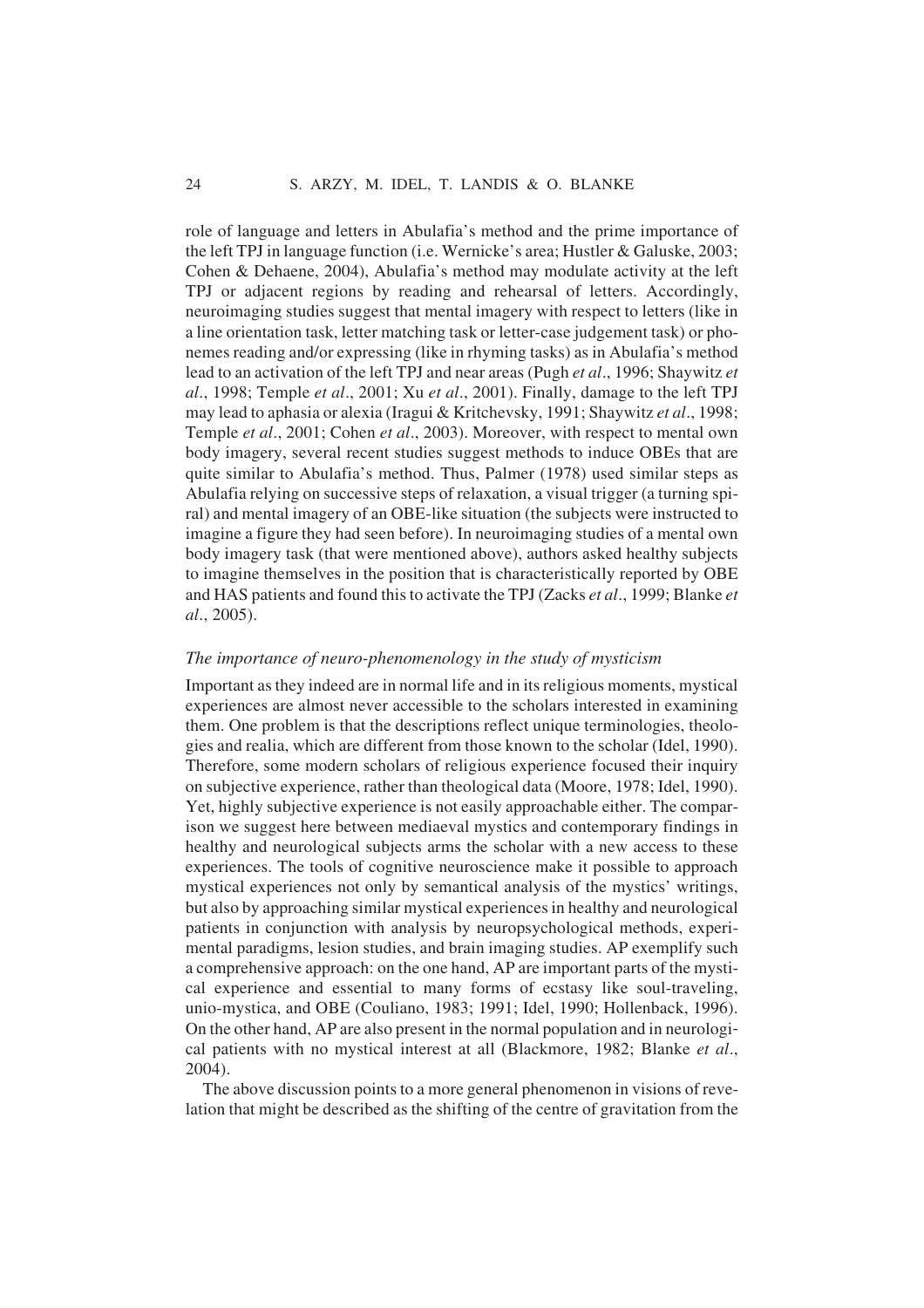outer, common and public revelation, to the more individual and intimate aspects of the experience. Thus, in contrast to the assumption that religion is a special type of human experience to be analysed by tools specific to this field, cognitive approaches assume that religion is one of many other human creations, and as such it should be incorporated into the study of human creativity, i.e. understanding how the human mind operates the systemic nature of creativity. On the other hand, cognition may be considered as integral part of the religious system, as religions include important cognitive aspects (beliefs, cosmologies, symbolisms). This is especially true for those religions that place greater emphasis on rituals, magical practices and mystical techniques. Therefore, religious experience may be induced by resorting to the bodily exercises prescribed to attain changes in one's internal mental states (Idel, 2005).

We presented here a group of mystics who achieved their mystical experience of revelation and prophecy by using a practical technique which changed their internal mental state. This consonance may be of importance not only in the cases discussed above, but also in an improved understanding of religious experience in general. Thus, a central role in the understanding of the mystical experience may belong to the techniques and practices performed by the mystic, and to their realization through physiological and psychological mechanisms. Interestingly, some of the 'mystical' techniques are used today in laboratory settings to investigate central processes of mental imagery. Therefore, in the study of mysticism, interdisciplinary approaches might be as valuable to scholars (Idel, 2004) as to contemporary philosophers who use these experiences for understanding the concept of mind (Metzinger, 2003; 2005). Cognitive Neurosciences, in turn, might profit from the research of mysticism in their endeavour to further our understanding of mechanisms of own body perception and self consciousness (Forman, 1998).

#### **Conclusion**

Abundant in folklore, mythology, and the spiritual experiences of ancient and modern societies, AP have fascinated mankind from time immemorial (see Blackmore, 1982; Irwin, 1985). Thomas Metzinger claimed that 'our traditional, folk-phenomenological concept of a 'soul' may have its origins in accurate and truthful first-person reports about the experiential content of a specific neurophenomenological state-class', i.e. AP (Metzinger, 2005, p.1). He claims that our contemporary folk-psychology about mind might have emerged from the older notion of 'soul', which in turn may be related to autoscopic mystical, mythical and historical descriptions. The soul, or 'proto-concept of mind', as Metzinger names it, may be a direct derivate of the experience of AP, which led men 'to first start developing a theory of mind' (p. 2). The ecstatic Kabbalah mystics perceived the AP as if the self would be separated not only from the human body but also from the 'original' self, and is reified in an entity standing before them. The ecstatic Kabbalists interpreted it by a model of different levels of self (Idel, 2001). Regarding the mutual influence between the ecstatic Kabbalah, Moslem Sufi and astro-magical traditions as well as Christian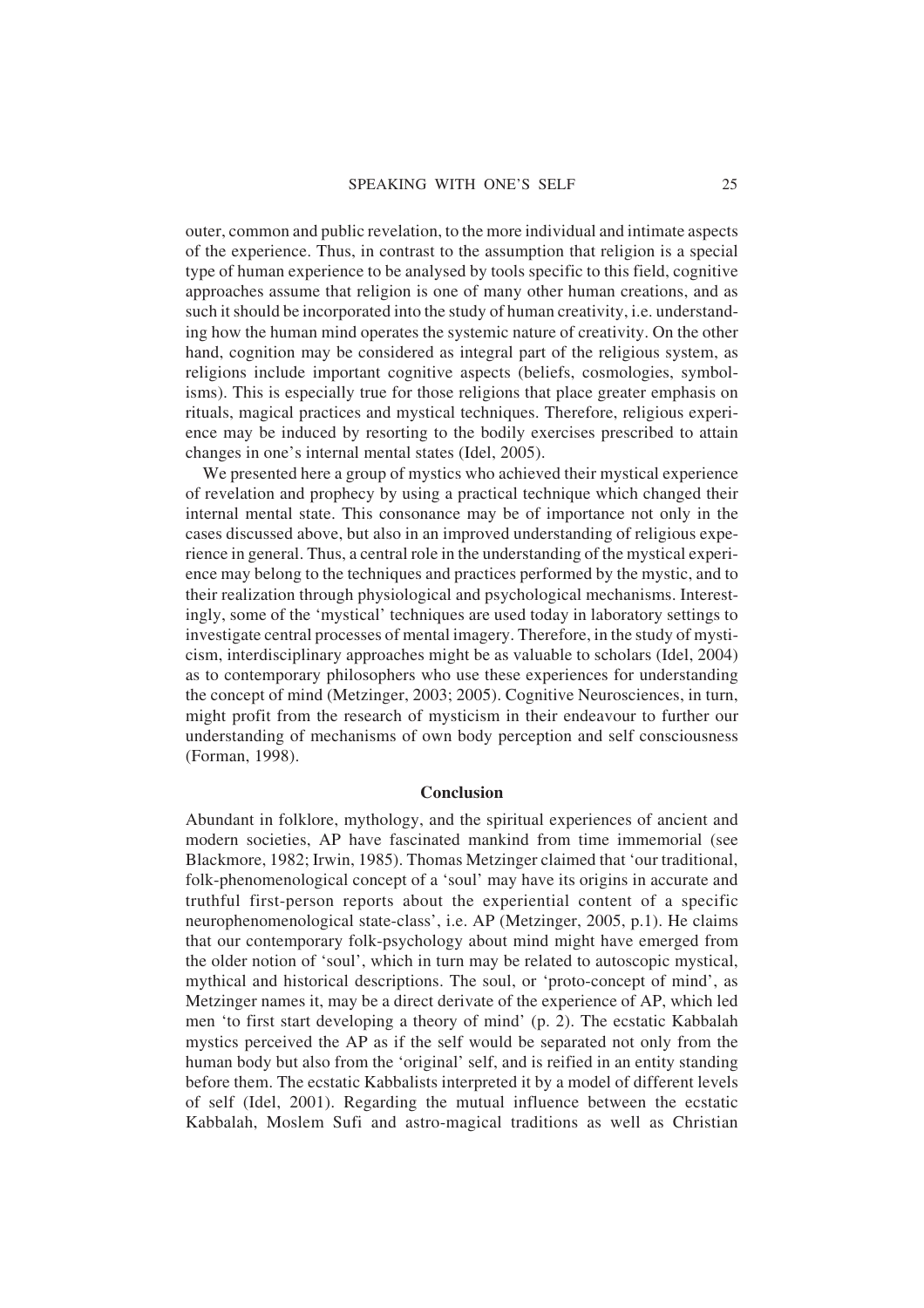mysticism,<sup>15</sup> the above observations might have relevance for the understanding of the proto-concept of mind and the roots of western culture (Scholem, 1969; Wirszubski, 1969; Idel, 2001; Shoham, 2003). Finally, for cognitive science, AP present a valuable advantage to consciousness studies as well as neuropsychological understanding of the 'self', since during AP fundamental components of the self are isolated. In this manner, the technical and phenomenological work of Abulafia's school may be considered as an important exploration of the human 'self'.

# *Acknowledgment*

The authors thank Dr. Sara Mordzynski for helpful comments on the manuscript.

#### **Appendix A: Kataphatic Mysticism and Apophatic Mysticism**

Forman (1998) discusses mysticism as a subject for consciousness studies and as an opportunity to search for neurocognitive phenomena in healthy subjects. He proposes to divide the mystical experience to two main faculties: The first is a faculty that conquers full attention of the subject, by filling the subject's awareness with different perceptions or hallucinations (*kataphatic mysticism*). The second is an emptying of the awareness of all stimuli (*apophatic mysticism*). Forman suggests that in particular the second type might provide useful insights into the mechanisms of consciousness and calls it pure consciousness events.

Forman does not discuss potential contributions through investigation of the kataphatic mysticism, which he claims to consist mainly of hallucinations of all types and related to schizophrenia — not the healthy position that drove him to explore mystical experience. We believe that ecstatic mystical experience, like the experience described here, provides useful insights into the mechanisms of consciousness, though it belongs to the full attention route. We emphasized the scientific-like basis of such a technique, which is very close to current laboratory experimental tasks (Zacks *et al*., 1999; Blanke *et al*., 2005). Thus, a technical approach leads the practitioner to a unique consciousness state. A detailed and precise phenomenology of ecstatic mystic experience may serve neurocognitive science and consciousness studies with rich sources of data about the mind, brain and the inner world.

#### **References**

- Bear, D.M. & Fedio, P. (1977), Quantitative analysis of interictal behaviour in temporal lobe epilepsy, *Archives of Neurology*, **34**, pp. 454-67.
- Blackmore, S.J. (1982), *Beyond the Body. An Investigation of Out-of-Body Experiences* (London: Heinemann).
- Blanke, O., Ortigue, S., Landis, T., & Seeck, M. (2002), 'Stimulating illusory own-body perceptions', *Nature*, **419**, pp. 269–70.

Blanke, O., Ortigue, S., Coeytaux, A., Martory, M.-D. & Landis, T. (2003), 'Hearing of a Presence', *Neurocase*, **9**, pp. 329–39.

<sup>[15]</sup> This was firstly claimed by the German scholar Johannes Reuchlin (1455–1522). The writings of Abulafia were translated into Latin and Italian, thus became available to Christian scholars and mystics.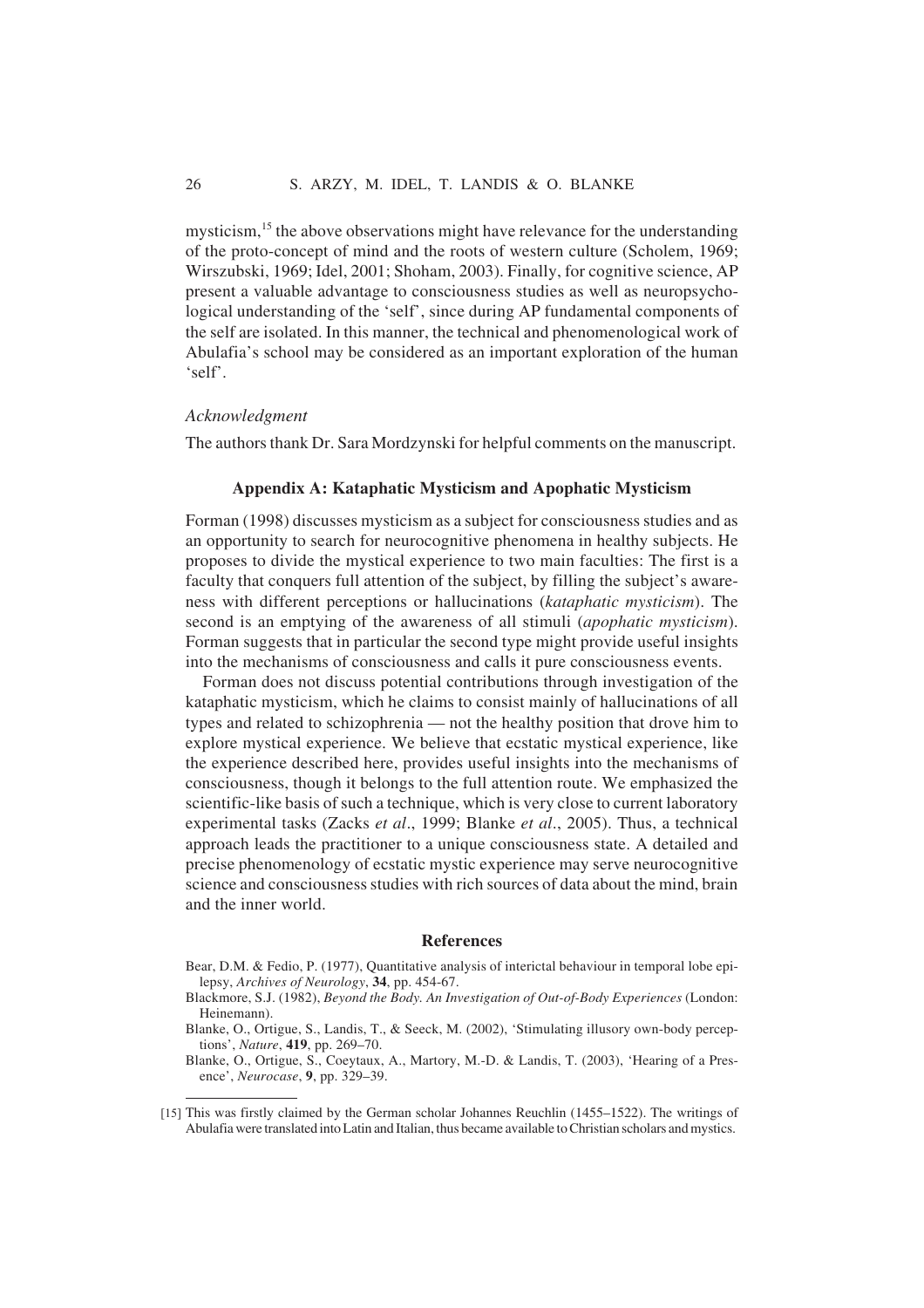- Blanke, O., Landis, T., Spinelli, L. & Seeck, M. (2004), 'Out-of-body experience and autoscopy of neurological origin', *Brain,* **127**, pp. 243–58.
- Blanke, O. (2004a), Illusions visuelles in *Neuro-Ophtalmologie*: ed. A. B. Safran (Paris: Masson), pp. 147–50.
- Blanke, O. & Arzy, S. (2005), 'Out-of body experiences due to disturbed self processing at the right temporo-parietal junction', *The Neuroscientist*, **11**, pp. 16–24.
- Blanke, O., Mohr, C., Michel, C.M., Pascual-Leone, A., Brugger, P., Seeck, M., Landis, T., Thut, G. (2005), 'Linking out-of-body experience and self processing to mental own-body imagery at the temporoparietal junction', *Journal of Neuroscience,* **25**, pp. 550–7.
- Bowers, M. & Glasner, S. (1958), 'Autohypnotic aspects of the Kabbalistic concept of Kavana', *Journal of Clinical and Experimental Hypnosis,* **6**, pp. 3–23
- Bremmer, F., Schlack, A., Duhamel, J.R., Graf, W. & Fink, G.R. (2001), 'Space coding in primate posterior parietal cortex', *Neuroimage*, **14**, S46–51.
- Brugger, P., Agosti R., Regard M., Wieser H.G. & Landis T. (1994), 'Heautoscopy, epilepsy, and suicide', *Journal of Neurology, Neurosurgery & Psychiatry*, **57**, pp. 838–9.
- Brugger, P., Regard M. & Landis T. (1997), 'Illusory reduplication of one's own body: phenomenology and classification of autoscopic phenomena', *Cognitive Neuropsychiatry*, **2**, pp. 19–38.
- Brugger, P., Regard, M., Landis, T. & Oelz, O. (1999), 'Hallucinatory experience in extreme-altitude climbers', *Neuropsychiatry, Neuropsychology and Behavioral Neurology*, **12**, pp. 67–71.
- Brugger, P., (2002), 'Reactive mirrors. perspective taking in autoscopic phenomena', *Cognitive Neuropsychiatry*, **7**, pp. 179–94.
- Cohen, L., Martinaud, O., Lemer, C., Lehericy, S., Samson, Y., Obadia, M., et al., (2003), 'Visual word recognition in the left and right hemispheres: anatomical and functional correlates of peripheral alexias', *Cerebral Cortex*, **13**, 1313–33.
- Cohen, L. & Dehaene, S. (2004), 'Specialization within the ventral stream: the case for the visual word form area', *Neuroimage*, **22**, pp. 466–76.
- Couliano, I.P. (1983), *Psychanodia I: A Survey of the Evidence Concerning the Ascension of the Soul and its Relevance* (Leiden, Brill).
- Couliano, I.P. (1991), *Out of this World. Otherwordly Journeys from Gilgamesh to Albert Einstein*, (Shambhala, Boston and London).
- Decety, J. & Sommerville, J.A. (2003), 'Shared representations between self and other: a social cognitive neuroscience view', *Trends in Cognitive Sciences,* **7**, pp. 527–33.
- Deikman, A.J. (1962), 'Deautomatization and the mystic experience', in *Altered States of Consciousness*, ed. C. T. Tart (New York), p. 40.
- Dening, T.R. & Berrios, G.E. (1994), 'Autoscopic phenomena', *British Journal of Psychiatry*, **165**, pp. 808–17.
- Devinsky, O., Feldmann, E., Burrowes, K. & Bromeld, E. (1989), 'Autoscopic phenomena with seizures', *Archives of Neurology*, **46**, pp. 1080–8.
- Dewhurst, K. & Pearson, J. (1955), 'Visual hallucinations of the self in organic disease', *Journal of Neurology, Neurosurgery & Psychiatry*, **18**, pp. 53–7.
- Dietrich, A. (1923), *Eine Mithrasliturgie* (Leipzig : B.G. Teubner).
- Duhamel, J.R., Colby, C.L. & Goldberg, M.E. (1998), 'Ventral intraparietal area of the macaque. Congruent visual and somatic response properties', *Journal of Neurophysiology*, **79**, pp. 126–36.
- Eco, U. (1989), *Foucault's Pendulum* (New York: Harcourt).
- Eliade, M. (1969), *The Two and the One*, (London: Harvell Press), pp. 19–77.
- Féré, C. (1891), 'Note sur les hallucinations autoscopiques ou spéculaires et sur les hallucinations altruistes', C.R. Séance Sociale Biologie, **3**, pp. 451–3.
- Firth, P.G. & Bolay, H. (2004), 'Transient high altitude neurological dysfunction: an origin in the temporoparietal cortex', *High Altitude Medicine & Biology*, **5**, pp. 71–75.
- Forman, R.K.C. (1998), 'What does mysticism have to teach us about consciousness?' *Journal of Consciousness Studies*, **5**, pp. 185–201.
- Foxe, J.J., Wylie, G., Martinez, A., Schroeder, C.E., Javitt, D.C., Guilfoyle, D., Ritter, W. & Murray M.M. (2002), 'Auditory-somatosensory multisensory processing in auditory association cortex: An fMRI study', *Journal of Neurophysiology*, **88**, pp. 540–4.
- Frederiks, J.A.M. (1969), 'Disorders of the body schema', in *Handbook of neurology*, Vol. 4. eds. P.J. Vinken & G.W. Bruyn GW (Amsterdam: North-Holland) pp. 207–40.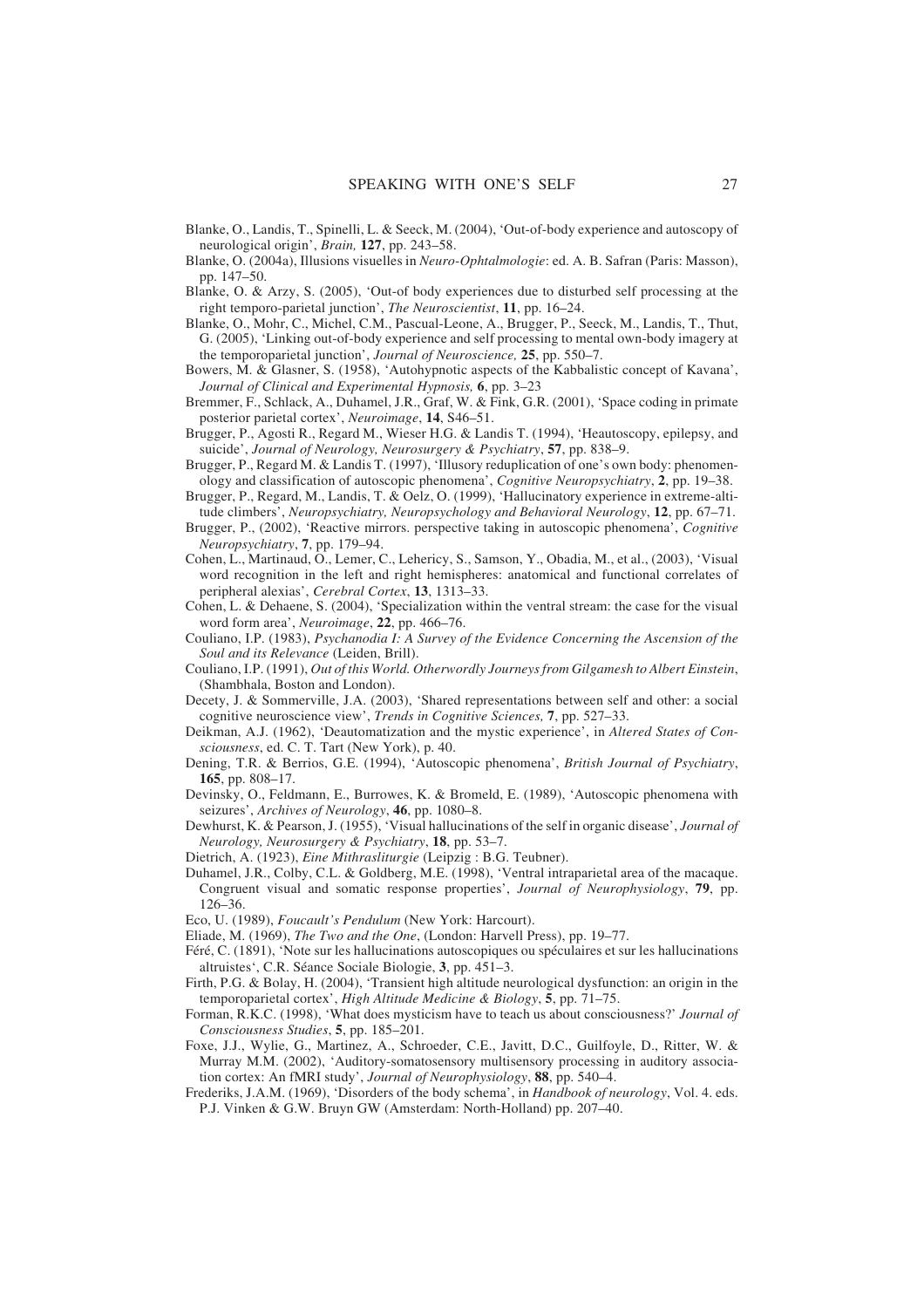Frith, C. (1996), 'The role of the prefrontal cortex in self-consciousness: the case of auditory hallucinations', *Philosophical Transactions of the Royal Society of London B*, **351, pp.** 1505–12.

Geschwind, N & Sherwin, I. (1967), 'Language-induced epilepsy', *Archives in Neurology*, **16**, pp. 25–31.

Green, C.E. (1968), *Out-of-Body Experiences* (Oxford: Institute of Psychophysical Research).

Grüsser, O.-J. & Landis, T. (1991), 'The splitting of `I' and `me'. Heautoscopy and related phenomena', in *Visual Agnosias and Other Disturbances of Visual Perception and Cognition*, eds. O.-J. Grüsser & T. Landis (Amsterdam: MacMillan), pp. 297–303.

- Guldin, W.O. & Grüsser O.-J. (1998), 'Is there a vestibular cortex?', *Trends in Neuroscience*, **21**, pp. 254–9.
- Gyatso, G.K. (1996), *Guide to Dakini Land: The Highest Yoga Tantra Practice of Buddha Vajrayogini* (London: Tharpa Publications).

Halligan, P.W., Fink, G.R., Marshall, J.C. & Vallar G. (2003), 'Spatial cognition. evidence from visual neglect', *Trends in Cognitive Sciences*, **7**, pp. 125–33.

Heschel, A. (1962), *The Prophets* (New York), pp. 390–409.

Hausherr, I. (1929), 'La Methode d'Oraison Hesychaste', *Orientalia Christiana IX*, pp. 128-9.

- Hécaen, H. & Ajuriaguerra, J. (1952), 'L'heautoscopie', in *Meconnaissances et Hallucinations Corporelles* eds. H. Hécaen & J. Ajuriaguerra (Paris: Masson), pp. 310–43.
- Hollenback, J.B. (1996), *Mysticism, Experience, Response and Empowerment*, (Pennsylvania: Pennsylvania State University Press)
- Hustler, J. & Galuske, R.A.W. (2003), 'Hemispheric asymmetries in cerebral cortical networks', *Trends in Neuroscience*, **26**, pp. 429–35.
- Idel, M (1988), *The Mystical Experience in Abraham Abulafia* (Jerusalem: Magnes/ Albany: State University of New York Press).
- Idel, M. (1989), *Language, Torah, and Hermeneutics in Abraham Abulafia* (Albany: State University of New York Press).
- Idel, M. (1989a), 'Universalization and Integration: Two Conceptions of Mystical Union in Jewish Mysticism', in *Mystical Union and Monotheistic Faith, An Ecumenical Dialogue*, eds. M. Idel & B. McGinn, (New York: MacMillan), pp. 49–50.
- Idel, M. (1990), *Kabbalah: New Perspectives,* (New Haven: Yale University Press).
- Idel, M. (2001), *Natan ben Sa`adyah Har'ar, le Porte della Giustizia (Sha`arei Tzedeq)*, tr. Maurizio Mottolese, (Milano: Adelphi).
- Idel, M. (2004), 'On the Theologization of Kabbalah in Modern Scholarship', in *Religious Apologetics – Philosophical Argumentation*, eds. Y. Schwartz and V. Krech, (Tuebingen: Moher), pp. 123–74.
- Idel, M. (2005), *Ascensions on high in Jewish Mysticism*, (Budapest: Central European University Press).
- Iragui, V.J., Kritchevsky, M. (1991), 'Alexia without agraphia or hemianopia in parietal infarction', *Journal of Neurology, Neurosurgery &. Psychiatry*, **54**, pp. 841–2.
- Irwin, H.J. (1985), *Flight of Mind. A Psychological Study of the Out-of-Body Experience*, (Metuchen, NJ: Scarecrow Press).
- James, W. (1985), *The Varieties of Religious Experience. A Study in Human Nature* (New York: Penguin).
- Kamiya, S. & Okamoto S. (1982), 'Double consciousness in epileptics: A clinical picture and minor hemisphere specialization', in *Advances in Epileptology: XIIIth Epilepsy International Symposium*, eds. H. Akimoto, H. Kazamatsuri, M. Seino
	- & A. Ward, (New York: Raven Press).
- Kleinman A .(1988), *Rethinking Psychiatry: From Caltural Category to Personal Experience*, (New York: The Free Press).
- Kohler, K., Bloch, P., Kayserlyng, M. & Wendland, P. (2002), 'Abulafia, Abraham', *JewishEncyclopedia.com.*
- La'davas, E. (2002), 'Functional and dynamic properties of visual peripersonal space', *Trends in Cognitive Sciences*, **6**, pp. 17–22.
- Lukianowicz, N. (1958), 'Autoscopic phenomena', *Archives of Neurology & Psychiatry*, **80**, pp. 199–220.
- Lunn, V. (1970), 'Autoscopic phenomena', *Acta Psychiatria Scandinavia*, 46 (219), pp. 118-25. Meirovitch, E. (1972), *Mystique et Poesie en Islam* (Paris: Desclee de Brouwer), pp. 284–6.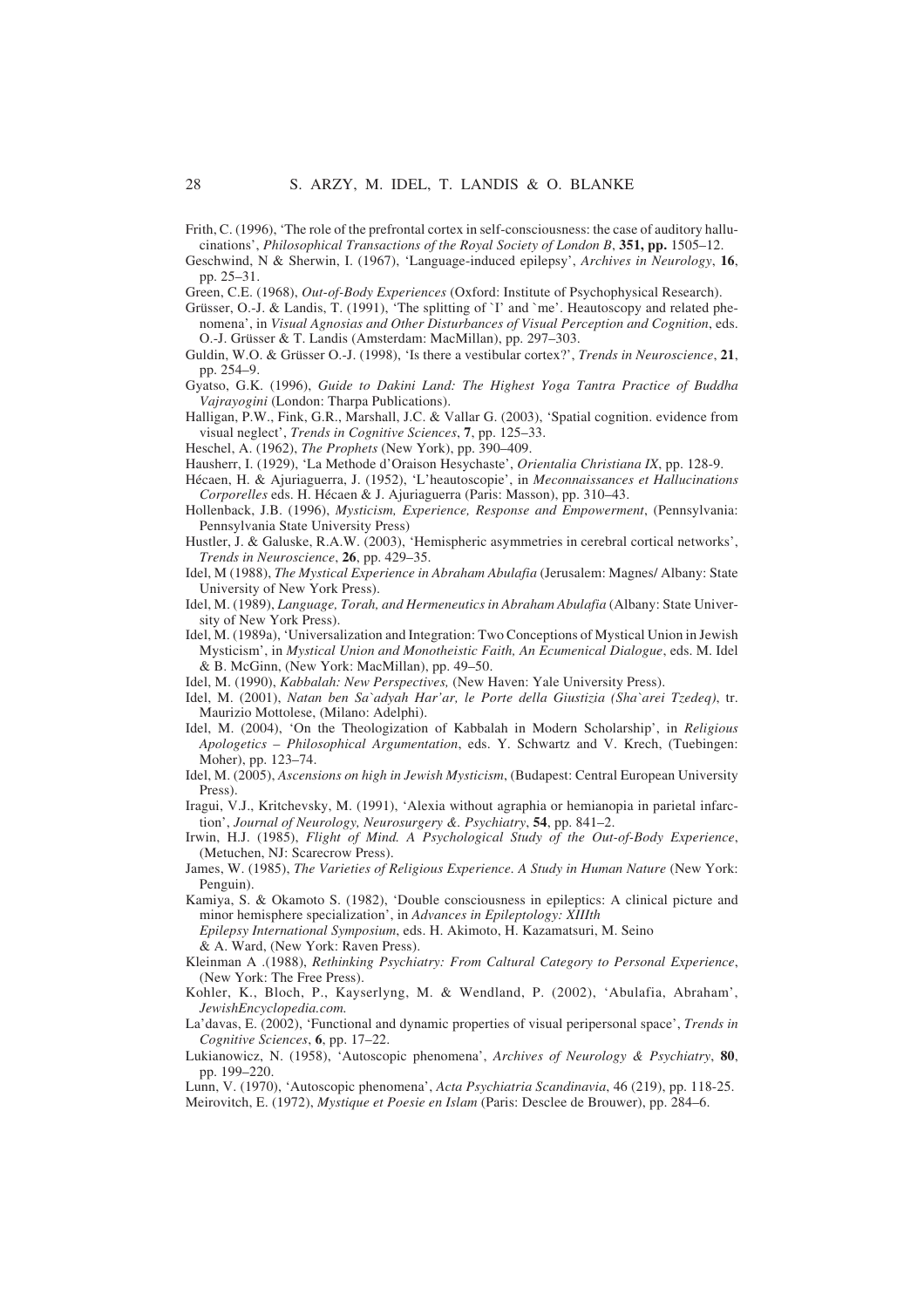Melzack, R. (1990), 'Phantom limbs and the concept of a neuromatrix', *Trends in Neuroscience*, **13**, pp. 88–92.

Menninger-Lerchenthal, E. (1935), *Das Truggebilde der Eigenen Gestalt*, (Berlin: Karger).

- Metzinger, T. (2003), *Being No One. The Self-Model Theory of Subjectivity*, (Cambridge: Bradford Books).
- Metzinger, T. (2005), 'The pre-scientific concept of a 'soul'. A neurophenomenological hypothesis about its origin', in *Auf der Suche nach dem Konzept/Substrat der Seele. Ein Versuch aus der Perspektive der Cognitive (Neuro-) Science*, ed. M. Peschl, (Würzburg: Königshausen und Neumann).
- Moore, P. (1978), 'Mystical Experience, Mystical Doctrine, Mystical Technique', in *Mysticism and Philosophical Analysis,* ed. S.T. Katz, (New York: Oxford University Press), pp. 112–14. Muldoon, S.J. & Carrington, H. (1929), *The Projection of the Astral Body*, (London: Rider).
- Palmer, J., (1978), 'ESP and out-of-body experiences. an experimental approach', in *Mind Beyond the Body*, ed. D.S. Rogo, (Harmondsworth: Penguin), pp. 193–217.
- Pangborn, C.R. (1983), *Zoroastrianism: a Beleaguered Faith* (New York : Advent Books).
- Pines, S. (1988), Introduction to M. Idel, *The Mystical Experience in Abraham Abulafia* (Jerusalem: Magnes./Albany: State University of New York Press).
- Pugh, K.R., Shaywitz, B.A., Shaywitz, S.E., Constable, R.T., Skudlarski, P., Fulbright, R.K.,. Bronen, R.A, Shankweiler, D.P., Katz, L., Fletcher, J.M. & Gore, J.C. (1996), 'Cerebral organization of component processes in reading', *Brain*, **119**, pp. 1221–38.
- Pylyshyn, Z.W. (1979), 'The rate of 'mental rotation' of images. a test of a holistic analogue hypothesis', *Memory and Cognition*, **7**, pp. 19–28.
- Ramachandran V.S. & Hirstein W. (1998), 'The perception of phantom limbs', *Brain*, **121**, pp. 1603–30.
- Rank, O. (1925), *Der Doppelganger. Eine Psychoanalytische Studie* (Leipzig: Internationaler Psychoanalytischer Verlag).
- Ratcliff, G. (1979), 'Spatial thought, mental rotation and the right cerebral hemisphere', *Neuropsychologia*, **17**, pp. 49–54.
- Reitzenstein, R. (1927), *Die Hellenistischen Mysterienreligionen*, 3rd ed. (Leipzig: J.C. Hinrichs).
- Scholem, G. (1934), 'R. Moshe of Burgos, a student of R. Yitzhak', *Tarbiz*, **5**.
- Scholem, G. (1969), *The Kabbalah of Sefer Hatmuna and Abraham Abulafia,* ed. J. Ben-Shlomo, (Jerusalem: The Hebrew University).
- Scholem, G. (1971), 'Golem', *Encyclopedia Judaica*.
- Scholem, G (1991), *On the Mystical Shape of the Godhead*, (New York: Schoken Books).
- Scholem, G. (1995), *Major Trends in Jewish Mysticism,* **(**New york: Schocken Books).
- Shaywitz, S.E., Shaywitz, B.A., Pugh, K.R., Fulbright, R.K., Constable, R.T., Mencl, W.E., Shankweiler, D.P., Liberman, A.M., Skudlarski, P., Fletcher, J.M., Katz, L., Marchione, K.E., Lacadie, C., Gatenby, C. & Gore, J.C. (1998) 'Functional disruption in the organization of the brain for reading in dyslexia', *Proceedings of the National Academy of Science U.S.A.*, **95**, pp. 2636–41.
- Sheils, D. (1978), 'A cross-cultural study of beliefs in out-of-the-body experiences, waking and sleeping', *Journal of Sociological & Psychological Research*, **49**, pp. 697–741.
- Shoham, G. (2003), *The Mytho-Empiricism of Gnosticism. Triumph of the Vanquished* (Brighton: Sussex Academic Press).
- Sollier, P.A., (1903) *Les Phénomènes D'autoscopie* (Paris: Félix Alcan).
- Sparks, D.L. (1986), 'Translation of sensory signals into commands for control of saccadic eye movements. Role of primate superior colliculus', *Physiological Reviews*, **66**, pp. 118–71.
- Steffens, M. & Grube, M. (2001), 'Phenomenology of heautoscopy. Case report of atypical mirror hallucination', *Psychiatrische Praxis*, **28**, pp. 189–92.
- Stein, M.E. & Meredith, M.A. (1993), *The Merging of the Senses*, (Cambridge: MIT Press, 1993).
- Temple, E., Poldrack, R.A., Salidis, J., Deutsch, G.K., Tallal, P., Gabrieli, M.M. & Gabrieli, J.D. (2001), 'Disrupted neural responses to phonological and orthographic processing in dyslexic children. An fMRI study', *NeuroReport*, **12**, pp. 299–307.
- Vida, Y.A. (1974), *R. Yehuda ben-Nissim ibn-Malka, Ktab Anas Uetafsir* (Ramat Gan).
- Williams, D. (1956), 'The structure of emotions reflected in epileptic experience', *Brain*, **79**, pp. 29–67.